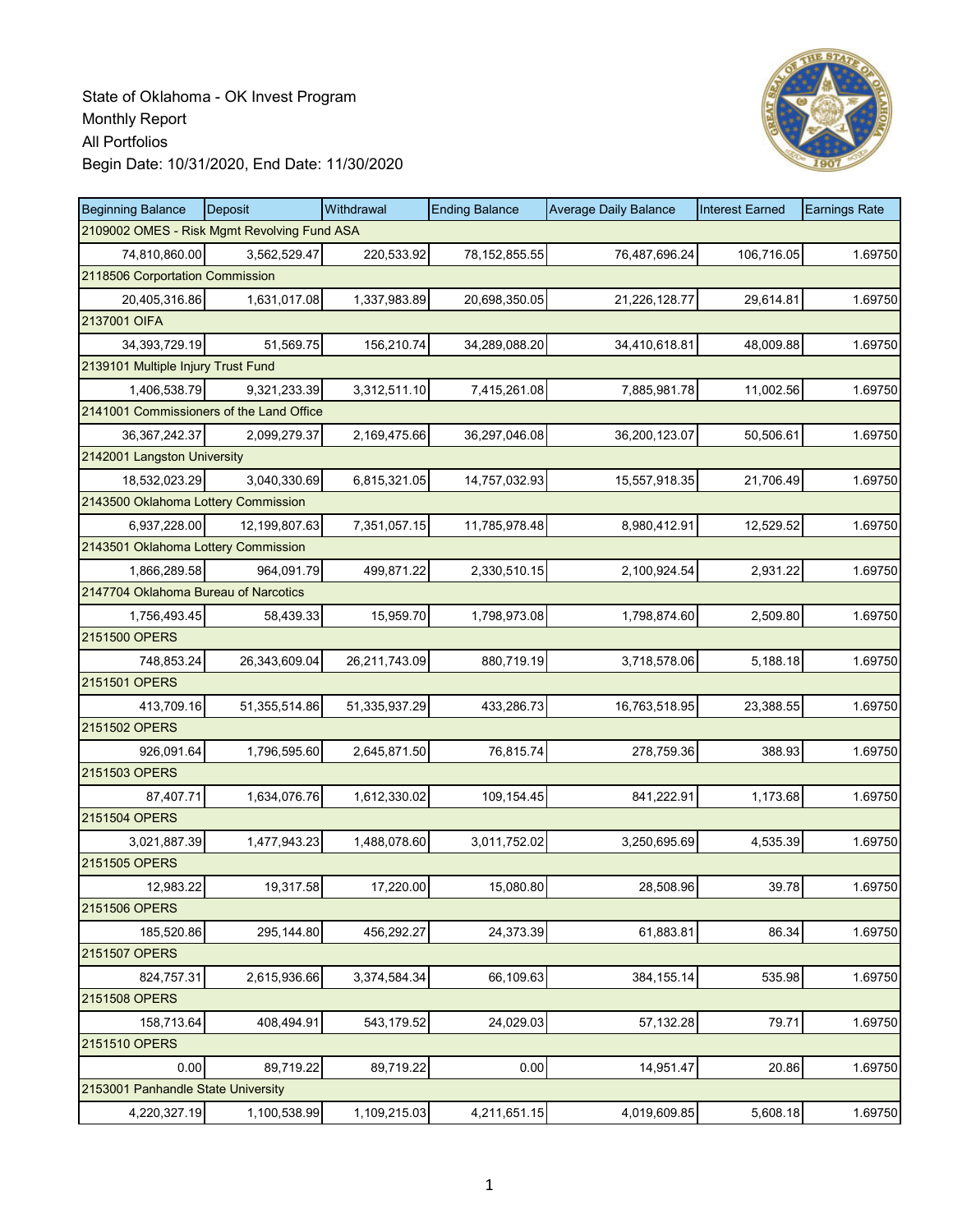| <b>Beginning Balance</b>               | Deposit                                  | Withdrawal     | <b>Ending Balance</b> | <b>Average Daily Balance</b> | <b>Interest Earned</b> | <b>Earnings Rate</b> |  |  |  |
|----------------------------------------|------------------------------------------|----------------|-----------------------|------------------------------|------------------------|----------------------|--|--|--|
| 2155701 OK Police Pension              |                                          |                |                       |                              |                        |                      |  |  |  |
| 20,518,904.16                          | 4,129,196.94                             | 12,258,834.86  | 12,389,266.24         | 20,857,777.55                | 29,100.89              | 1.69750              |  |  |  |
| 2169502 Tax Commission                 |                                          |                |                       |                              |                        |                      |  |  |  |
| 396, 150, 176.39                       | 374,046,862.30                           | 387,033,403.30 | 383, 163, 635. 39     | 202,795,203.15               | 282,940.98             | 1.69750              |  |  |  |
| 2169505 Tax Commission                 |                                          |                |                       |                              |                        |                      |  |  |  |
| 8,271.43                               | 1.20                                     | 0.00           | 8,272.63              | 8,272.55                     | 11.54                  | 1.69750              |  |  |  |
| 2169520 Tax Commission                 |                                          |                |                       |                              |                        |                      |  |  |  |
| 268,611.17                             | 4,251,807.67                             | 4,780,951.64   | -260,532.80           | 3,653,044.64                 | 5,096.75               | 1.69750              |  |  |  |
| 2169521 Tax Commission                 |                                          |                |                       |                              |                        |                      |  |  |  |
| 63,426,854.33                          | 70,580,947.48                            | 63,983,275.90  | 70,024,525.91         | 37,825,467.53                | 52,774.30              | 1.69750              |  |  |  |
| 2174007 State Treasurer                |                                          |                |                       |                              |                        |                      |  |  |  |
| 514,599.09                             | 107,895.98                               | 0.00           | 622,495.07            | 615,302.00                   | 858.47                 | 1.69750              |  |  |  |
| 2183006 DHS - CSED                     |                                          |                |                       |                              |                        |                      |  |  |  |
| 28,642,016.38                          | 7,257,140.02                             | 4,888,734.71   | 31,010,421.69         | 29,389,751.00                | 41,004.74              | 1.69750              |  |  |  |
|                                        | 7200039 Oklahoma Boll Weevil Eradication |                |                       |                              |                        |                      |  |  |  |
| 3,067,014.43                           | 10,549.21                                | 36,326.05      | 3,041,237.59          | 3,057,044.61                 | 4,265.21               | 1.69750              |  |  |  |
| 7200131 Department of Corrections      |                                          |                |                       |                              |                        |                      |  |  |  |
| 0.00                                   | 14, 194, 012.97                          | 203,434.49     | 13,990,578.48         | 7,004,961.34                 | 9,773.36               | 1.69750              |  |  |  |
| 7200320 Department of Wildlife         |                                          |                |                       |                              |                        |                      |  |  |  |
| 706,644.54                             | 5,091,798.18                             | 3,777,957.79   | 2,020,484.93          | 2,410,769.34                 | 3,363.52               | 1.69750              |  |  |  |
| 7200359 OERB                           |                                          |                |                       |                              |                        |                      |  |  |  |
| 12,484,895.93                          | 816,841.53                               | 658,873.26     | 12,642,864.20         | 12,686,781.21                | 17,700.67              | 1.69750              |  |  |  |
| 7200370 OIFA                           |                                          |                |                       |                              |                        |                      |  |  |  |
| 563,992.27                             | 93,534.32                                | 173,447.94     | 484,078.65            | 459,739.98                   | 641.43                 | 1.69750              |  |  |  |
| 7200391 Multiple Injury Trust Fund     |                                          |                |                       |                              |                        |                      |  |  |  |
| 104,704.74                             | 125,233.91                               | 89,130.83      | 140,807.82            | 184,819.80                   | 257.86                 | 1.69750              |  |  |  |
|                                        | 7200410 Commissioners of the Land Office |                |                       |                              |                        |                      |  |  |  |
| 1,964,855.86                           | 2,964.96                                 | 65,023.10      | 1,902,797.72          | 1,929,867.27                 | 2,692.56               | 1.69750              |  |  |  |
| 7200435 Oklahoma Lottery Commission    |                                          |                |                       |                              |                        |                      |  |  |  |
| 5,738,045.20                           | 1,988,606.93                             | 4,435,793.66   | 3,290,858.47          | 5,391,528.34                 | 7,522.29               | 1.69750              |  |  |  |
| 7200515 OPERS                          |                                          |                |                       |                              |                        |                      |  |  |  |
| 333,329.09                             | 600,000.00                               | 827,380.81     | 105,948.28            | 471,167.99                   | 657.38                 | 1.69750              |  |  |  |
| 7200557 Oklahoma Police Pension        |                                          |                |                       |                              |                        |                      |  |  |  |
| 0.00                                   | 44,760.01                                | 44,760.01      | 0.00                  | 3,321.29                     | 4.63                   | 1.69750              |  |  |  |
| 7200588 Real Estate Commission         |                                          |                |                       |                              |                        |                      |  |  |  |
| 467,438.15                             | 352,941.23                               | 141,452.97     | 678,926.41            | 597,898.69                   | 834.19                 | 1.69750              |  |  |  |
| 7200830 Department of Human Services   |                                          |                |                       |                              |                        |                      |  |  |  |
| 54,925.57                              | 82.36                                    | 1,252.42       | 53,755.51             | 54,501.47                    | 76.04                  | 1.69750              |  |  |  |
| 7201825 University Hospitals Authority |                                          |                |                       |                              |                        |                      |  |  |  |
| 3,058,450.10                           | 1,241,525.74                             | 0.00           | 4,299,975.84          | 3,350,989.10                 | 4,675.32               | 1.69750              |  |  |  |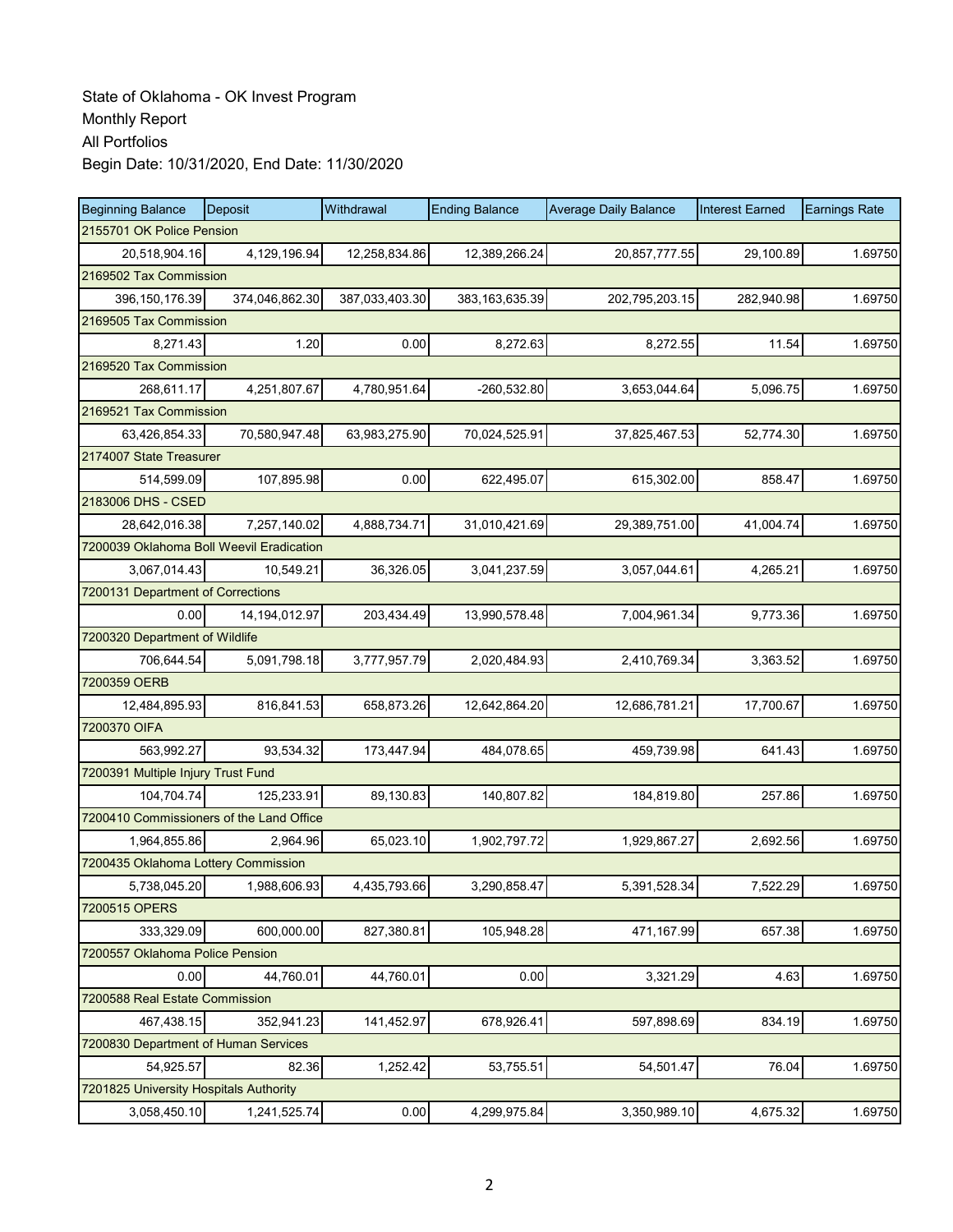| <b>Beginning Balance</b>                          | Deposit      | Withdrawal   | <b>Ending Balance</b> | <b>Average Daily Balance</b> | <b>Interest Earned</b> | <b>Earnings Rate</b> |
|---------------------------------------------------|--------------|--------------|-----------------------|------------------------------|------------------------|----------------------|
| 7205090 OMES Risk Management Division/DSC         |              |              |                       |                              |                        |                      |
| 29,928,346.07                                     | 3,639,861.50 | 1,823,301.86 | 31,744,905.71         | 31,577,448.10                | 44,057.03              | 1.69750              |
| 7205131 Department of Corrections                 |              |              |                       |                              |                        |                      |
| 0.00                                              | 1,007,036.48 | 17,128.85    | 989,907.63            | 365,054.20                   | 509.33                 | 1.69750              |
| 7205204 JM Davis Arms & Historical Museum         |              |              |                       |                              |                        |                      |
| 3,468.88                                          | 5.20         | 0.00         | 3,474.08              | 3,473.73                     | 4.85                   | 1.69750              |
| 7205320 Department of Wildlife                    |              |              |                       |                              |                        |                      |
| 917.975.28                                        | 15,444.02    | 12,670.30    | 920,749.00            | 923,557.64                   | 1,288.55               | 1.69750              |
| 7205359 Sustaining OK Energy Resources            |              |              |                       |                              |                        |                      |
| 5,893,084.36                                      | 84,115.45    | 110,921.71   | 5,866,278.10          | 5,901,548.97                 | 8,233.87               | 1.69750              |
| 7205435 Oklahoma Lottery Commission               |              |              |                       |                              |                        |                      |
| 154,003.89                                        | 211.85       | 6,590.00     | 147,625.74            | 149,180.12                   | 208.14                 | 1.69750              |
| 7205515 OPERS                                     |              |              |                       |                              |                        |                      |
| 392,684.28                                        | 54,000.88    | 0.00         | 446,685.16            | 421,521.39                   | 588.11                 | 1.69750              |
| 7205563 OK Bd for Private Vocational Schools      |              |              |                       |                              |                        |                      |
| 126,488.57                                        | 3,085.09     | 19,130.00    | 110,443.66            | 118,361.79                   | 165.14                 | 1.69750              |
| 7205630 Oklahoma Department of Securities         |              |              |                       |                              |                        |                      |
| 960,396.59                                        | 2,039.61     | 0.00         | 962,436.20            | 962,280.23                   | 1,342.58               | 1.69750              |
| 7205807 Oklahoma Health Care Authority            |              |              |                       |                              |                        |                      |
| 6,306,924.38                                      | 204,068.29   | 0.00         | 6,510,992.67          | 6,503,473.91                 | 9,073.68               | 1.69750              |
| 7210270 State Election Board                      |              |              |                       |                              |                        |                      |
| 4,179,984.45                                      | 5,042.63     | 203,669.00   | 3,981,358.08          | 4,053,511.10                 | 5,655.48               | 1.69750              |
| 7210320 Department of Wildlife                    |              |              |                       |                              |                        |                      |
| 7,989,937.73                                      | 115,152.84   | 134,662.25   | 7,970,428.32          | 7,957,824.60                 | 11,102.80              | 1.69750              |
| 7210350 Oklahoma Historical Society               |              |              |                       |                              |                        |                      |
| 28.97                                             | 0.04         | 0.00         | 29.01                 | 29.01                        | 0.04                   | 1.69750              |
| 7210400 Office of Juvenile Affairs                |              |              |                       |                              |                        |                      |
| 31,344.24                                         | 47.00        | 0.00         | 31,391.24             | 31,388.11                    | 43.79                  | 1.69750              |
| 7210410 Commissioners of the Land Office          |              |              |                       |                              |                        |                      |
| 130,321.85                                        | 195.40       | 0.00         | 130,517.25            | 130,504.22                   | 182.08                 | 1.69750              |
| 7210515 OPERS                                     |              |              |                       |                              |                        |                      |
| 126, 155.48                                       | 10,051.34    | 0.00         | 136,206.82            | 131,809.27                   | 183.90                 | 1.69750              |
| 7210570 State Board of Licensure for Professional |              |              |                       |                              |                        |                      |
| 364,509.08                                        | 546.53       | 0.00         | 365,055.61            | 365,019.17                   | 509.28                 | 1.69750              |
| 7210588 Real Estate Commission                    |              |              |                       |                              |                        |                      |
| 494,075.01                                        | 26,159.93    | 243,270.22   | 276,964.72            | 362,698.93                   | 506.04                 | 1.69750              |
| 7215270 State of Oklahoma Election Board          |              |              |                       |                              |                        |                      |
| 10,096,750.59                                     | 13,435.21    | 54,170.80    | 10,056,015.00         | 10,062,347.63                | 14,039.04              | 1.69750              |
| 7215320 Department of Wildlife                    |              |              |                       |                              |                        |                      |
| 3,641,110.42                                      | 18,252.14    | 0.00         | 3,659,362.56          | 3,653,879.08                 | 5,097.91               | 1.69750              |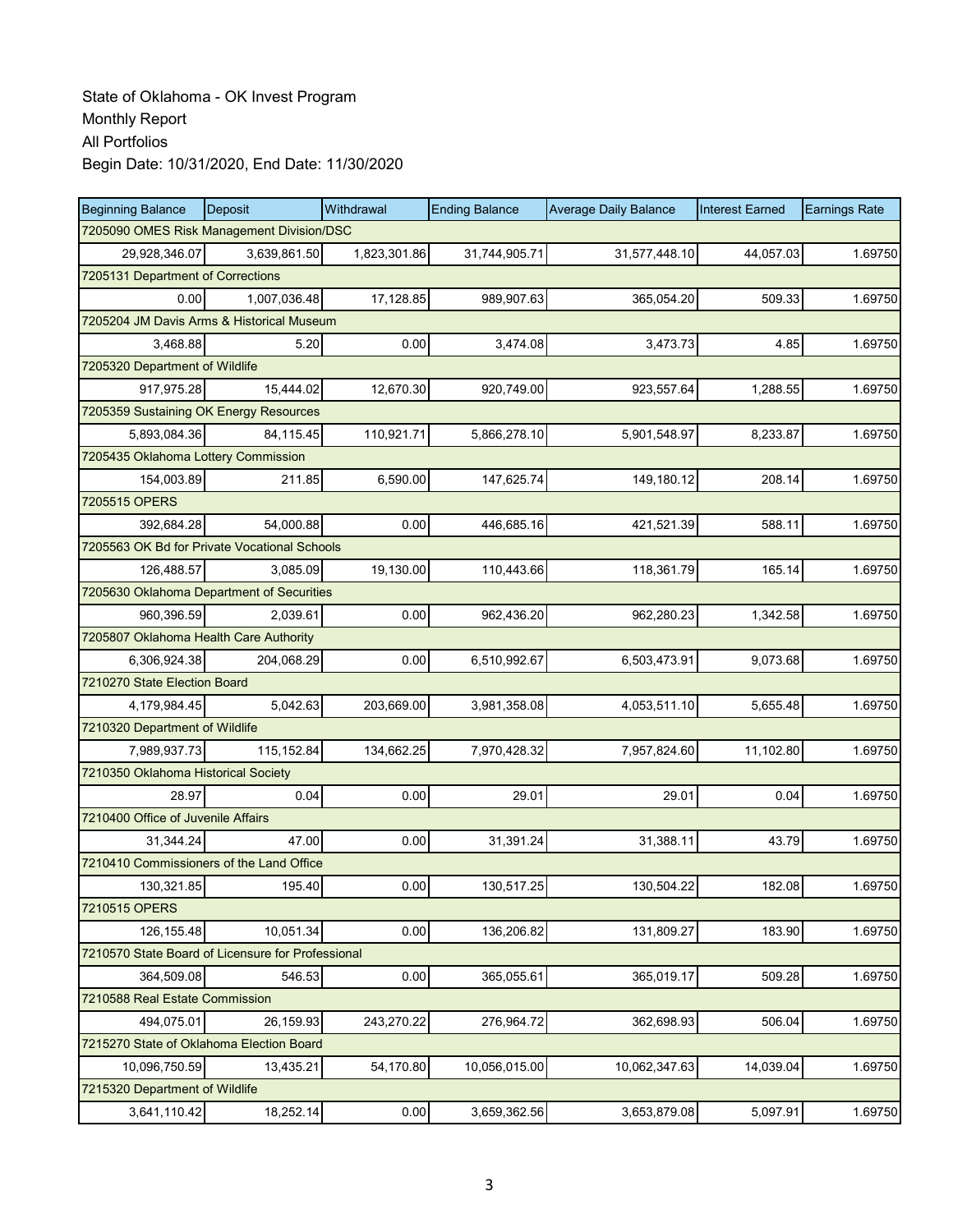| <b>Beginning Balance</b>                      | <b>Deposit</b> | Withdrawal   | <b>Ending Balance</b> | <b>Average Daily Balance</b> | <b>Interest Earned</b> | <b>Earnings Rate</b> |  |  |
|-----------------------------------------------|----------------|--------------|-----------------------|------------------------------|------------------------|----------------------|--|--|
| 7215566 Tourism & Recreation Department       |                |              |                       |                              |                        |                      |  |  |
| 13,257,801.70                                 | 1,439,917.72   | 2,212,978.81 | 12,484,740.61         | 13, 154, 380. 47             | 18,353.06              | 1.69750              |  |  |
| 7215585 Department of Public Safety           |                |              |                       |                              |                        |                      |  |  |
| 533,020.45                                    | 584.91         | 2,679.09     | 530,926.27            | 531,654.74                   | 741.77                 | 1.69750              |  |  |
| 7215670 JD McCarty Center                     |                |              |                       |                              |                        |                      |  |  |
| 881,552.29                                    | 1,446.12       | 1,276.92     | 881,721.49            | 881,791.24                   | 1,230.28               | 1.69750              |  |  |
| 7215825 University Hospitals Authority        |                |              |                       |                              |                        |                      |  |  |
| 2.291.637.41                                  | 3,435.33       | 0.00         | 2,295,072.74          | 2,294,843.72                 | 3,201.78               | 1.69750              |  |  |
| 7216805 Department of Rehabilitation Services |                |              |                       |                              |                        |                      |  |  |
| 723,644.10                                    | 0.00           | 7,423.18     | 716,220.92            | 718,778.13                   | 1,002.84               | 1.69750              |  |  |
| 7220090 OSF Building Project Fund             |                |              |                       |                              |                        |                      |  |  |
| 0.42                                          | 0.00           | 0.00         | 0.42                  | 0.42                         | 0.00                   | 1.69750              |  |  |
| 7220320 Dept of Wildlife Conservation         |                |              |                       |                              |                        |                      |  |  |
| 4.385.633.79                                  | 103.293.15     | 49,381.05    | 4,439,545.89          | 4,424,490.93                 | 6,173.07               | 1.69750              |  |  |
| 7220585 Department of Public Safety           |                |              |                       |                              |                        |                      |  |  |
| 5,651,692.50                                  | 6,670.49       | 11,719.99    | 5,646,643.00          | 5,653,037.68                 | 7,887.15               | 1.69750              |  |  |
| 7220830 Department of Human Services          |                |              |                       |                              |                        |                      |  |  |
| 13,571.78                                     | 20.35          | 0.00         | 13,592.13             | 13,590.77                    | 18.96                  | 1.69750              |  |  |
| 7225040 Department of Agriculture             |                |              |                       |                              |                        |                      |  |  |
| 373,426.07                                    | 3,159.90       | 15,325.00    | 361,260.97            | 360,057.81                   | 502.35                 | 1.69750              |  |  |
| 7225830 Department of Human Services          |                |              |                       |                              |                        |                      |  |  |
| 3,174,447.08                                  | 4,758.37       | 0.00         | 3,179,205.45          | 3,178,888.23                 | 4,435.20               | 1.69750              |  |  |
| 7230220 Oklahoma Crime Victims Compensation   |                |              |                       |                              |                        |                      |  |  |
| 2,049,637.48                                  | 354,849.56     | 380,946.91   | 2,023,540.13          | 2,113,113.71                 | 2,948.23               | 1.69750              |  |  |
| 7230345 Department of Transportation          |                |              |                       |                              |                        |                      |  |  |
| 2,579,417.64                                  | 513,617.32     | 0.00         | 3,093,034.96          | 2,817,791.97                 | 3,931.40               | 1.69750              |  |  |
| 7230695 Tax Commission                        |                |              |                       |                              |                        |                      |  |  |
| 510.296.23                                    | 1,079,115.63   | 0.00         | 1,589,411.86          | 570,471.48                   | 795.92                 | 1.69750              |  |  |
| 7230807 Health Care Authority                 |                |              |                       |                              |                        |                      |  |  |
| 19.664.68                                     | 6,566,131.53   | 6,538,964.30 | 46.831.91             | 1,434,716.69                 | 2,001.72               | 1.69750              |  |  |
| 7235605 Regents for Higher Education          |                |              |                       |                              |                        |                      |  |  |
| 2,013,948.18                                  | 1,561,698.50   | 1,109,123.00 | 2,466,523.68          | 2,325,990.35                 | 3,245.23               | 1.69750              |  |  |
| 7240807 Health Care Authority                 |                |              |                       |                              |                        |                      |  |  |
| 13,685,777.83                                 | 20,520.37      | 0.00         | 13,706,298.20         | 13,704,930.18                | 19,121.19              | 1.69750              |  |  |
| 7244090 OMES Dept of Central Services         |                |              |                       |                              |                        |                      |  |  |
| 859,139.48                                    | 254,296.09     | 63,093.53    | 1,050,342.04          | 978,367.44                   | 1,365.02               | 1.69750              |  |  |
| 7245807 Health Care Authority                 |                |              |                       |                              |                        |                      |  |  |
| 18,953,084.06                                 | 4,771,980.16   | 4,347,453.78 | 19,377,610.44         | 20,476,159.63                | 28,568.45              | 1.69750              |  |  |
| 7255090 Department of Central Services        |                |              |                       |                              |                        |                      |  |  |
| 1,149,208.41                                  | 3,570.64       | 0.00         | 1,152,779.05          | 1,151,702.84                 | 1,606.86               | 1.69750              |  |  |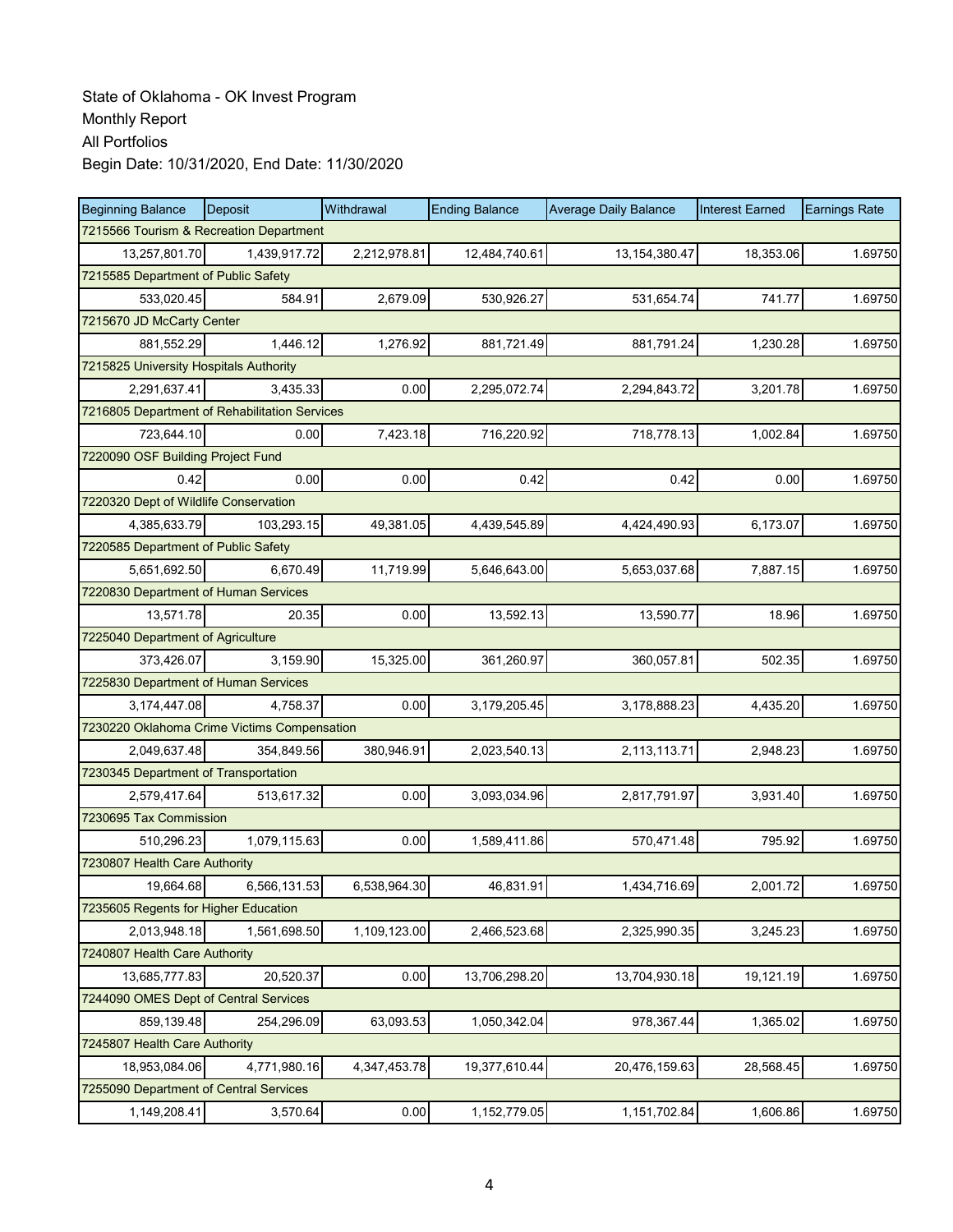| <b>Beginning Balance</b>                           | Deposit                                | Withdrawal    | <b>Ending Balance</b> | <b>Average Daily Balance</b> | <b>Interest Earned</b> | <b>Earnings Rate</b> |  |  |  |
|----------------------------------------------------|----------------------------------------|---------------|-----------------------|------------------------------|------------------------|----------------------|--|--|--|
|                                                    | 7255585 Oklahoma Dept of Public Safety |               |                       |                              |                        |                      |  |  |  |
| 22,166.22                                          | 33.24                                  | 0.00          | 22,199.46             | 22,197.24                    | 30.97                  | 1.69750              |  |  |  |
| 7260090 OMES Risk Management Division              |                                        |               |                       |                              |                        |                      |  |  |  |
| 5,369,452.24                                       | 173,484.68                             | 1.53          | 5,542,935.39          | 5,473,151.38                 | 7,636.17               | 1.69750              |  |  |  |
| 7265090 Risk Management Fund                       |                                        |               |                       |                              |                        |                      |  |  |  |
| 188,990.45                                         | 164,993.63                             | 84,011.13     | 269,972.95            | 177,023.05                   | 246.98                 | 1.69750              |  |  |  |
| 7275740 OST - SEED                                 |                                        |               |                       |                              |                        |                      |  |  |  |
| 27,929.31                                          | 42.38                                  | 549.84        | 27,421.85             | 27,730.60                    | 38.69                  | 1.69750              |  |  |  |
| 7280090 OMES DCS Property Distribution             |                                        |               |                       |                              |                        |                      |  |  |  |
| 868,424.55                                         | 3,317.57                               | 48,097.46     | 823,644.66            | 852,747.33                   | 1,189.76               | 1.69750              |  |  |  |
| 7280131 Department of Corrections                  |                                        |               |                       |                              |                        |                      |  |  |  |
| 0.00                                               | 7,058,109.48                           | 903,713.96    | 6,154,395.52          | 3,071,064.20                 | 4,284.77               | 1.69750              |  |  |  |
| 7280345 Department of Transportation               |                                        |               |                       |                              |                        |                      |  |  |  |
| 652.828.88                                         | 477.209.91                             | 791,771.00    | 338,267.79            | 585,993.21                   | 817.58                 | 1.69750              |  |  |  |
| 7285345 Department of Transportation               |                                        |               |                       |                              |                        |                      |  |  |  |
| 200,448,643.58                                     | 5,814,452.90                           | 11,254,039.84 | 195,009,056.64        | 201, 150, 164. 75            | 280,645.81             | 1.69750              |  |  |  |
| 7295090 Emergency & Transportation                 |                                        |               |                       |                              |                        |                      |  |  |  |
| 3,577,322.35                                       | 230,000.00                             | 114,009.92    | 3,693,312.43          | 3,594,380.09                 | 5,014.90               | 1.69750              |  |  |  |
| 7296150 University of Science & Arts               |                                        |               |                       |                              |                        |                      |  |  |  |
| 41.19                                              | 0.06                                   | 0.00          | 41.25                 | 41.25                        | 0.06                   | 1.69750              |  |  |  |
| 7303000 Tobacco Litigation Escrow Fund             |                                        |               |                       |                              |                        |                      |  |  |  |
| 29,863.60                                          | 44.78                                  | 0.00          | 29,908.38             | 29,905.39                    | 41.72                  | 1.69750              |  |  |  |
| 7360566 Tourism & Recreation Department            |                                        |               |                       |                              |                        |                      |  |  |  |
| 6,385,448.29                                       | 10,240.71                              | 0.00          | 6,395,689.00          | 6,394,738.44                 | 8,921.97               | 1.69750              |  |  |  |
| 7401105 OCIA NACEA Construction Series 2018B       |                                        |               |                       |                              |                        |                      |  |  |  |
| 8,034,384.27                                       | 14,151.03                              | 862,616.50    | 7,185,918.80          | 7,731,294.18                 | 10,786.74              | 1.69750              |  |  |  |
| 7403292 Oklahoma Department of Environmental Quali |                                        |               |                       |                              |                        |                      |  |  |  |
| 92,958.78                                          | 139.38                                 | 0.00          | 93,098.16             | 93,088.87                    | 129.88                 | 1.69750              |  |  |  |
| 7405220 District Attorneys Council                 |                                        |               |                       |                              |                        |                      |  |  |  |
| 5,238,540.80                                       | 7,993.07                               | 169,000.70    | 5,077,533.17          | 5.173.278.50                 | 7,217.79               | 1.69750              |  |  |  |
| 7408105 OCIA                                       |                                        |               |                       |                              |                        |                      |  |  |  |
| 7,422.43                                           | 538,609.35                             | 0.00          | 546,031.78            | 456,308.92                   | 636.64                 | 1.69750              |  |  |  |
| 7409105 OCIA NACEA Revenue Series 2018B            |                                        |               |                       |                              |                        |                      |  |  |  |
| 580.67                                             | 88,992.34                              | 0.00          | 89,573.01             | 33,228.76                    | 46.36                  | 1.69750              |  |  |  |
| 7410105 OCIA Capitol Repair Construction Series 20 |                                        |               |                       |                              |                        |                      |  |  |  |
| 3,008.96                                           | 4.51                                   | 0.00          | 3,013.47              | 3,013.17                     | 4.20                   | 1.69750              |  |  |  |
| 7411105 OCIA Capitol Repair Revenue Series 2018C   |                                        |               |                       |                              |                        |                      |  |  |  |
| 4,599.97                                           | 435,766.53                             | 0.00          | 440,366.50            | 367,760.50                   | 513.10                 | 1.69750              |  |  |  |
| 7412105 OCIA                                       |                                        |               |                       |                              |                        |                      |  |  |  |
| 14,981.84                                          | 1,253,497.60                           | 0.00          | 1,268,479.44          | 767,350.43                   | 1,070.61               | 1.69750              |  |  |  |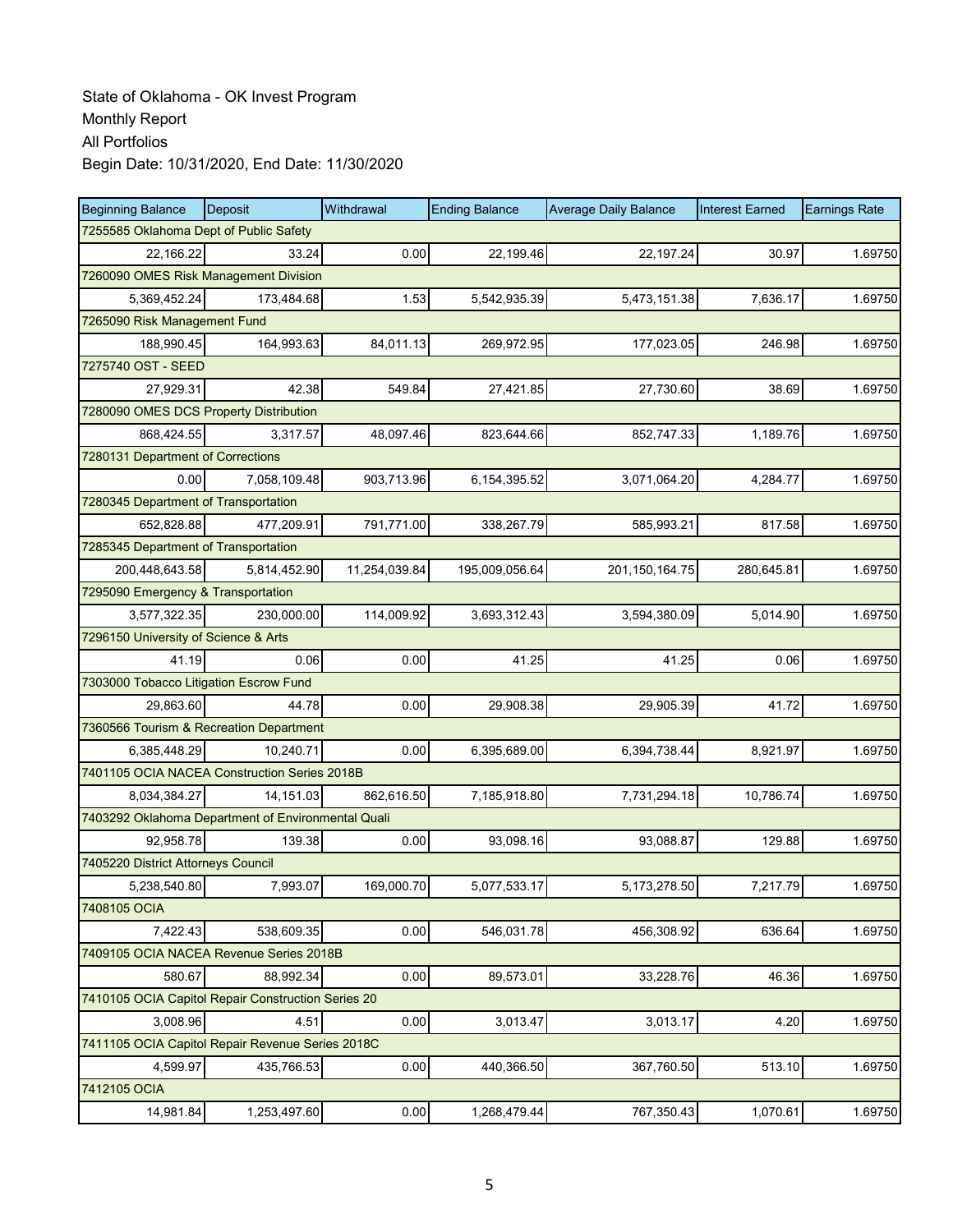| <b>Beginning Balance</b>          | Deposit                                    | Withdrawal   | <b>Ending Balance</b> | <b>Average Daily Balance</b> | <b>Interest Earned</b> | <b>Earnings Rate</b> |  |  |  |
|-----------------------------------|--------------------------------------------|--------------|-----------------------|------------------------------|------------------------|----------------------|--|--|--|
|                                   | 7415105 OCIA DOC Construction Series 2018D |              |                       |                              |                        |                      |  |  |  |
| 70,870,697.48                     | 0.00                                       | 2,246,617.37 | 68,624,080.11         | 69,583,696.22                | 97,083.55              | 1.69750              |  |  |  |
| 7416000 OSF - Oil Overcharge      |                                            |              |                       |                              |                        |                      |  |  |  |
| 290,211.41                        | 435.14                                     | 0.00         | 290,646.55            | 290,617.54                   | 405.47                 | 1.69750              |  |  |  |
|                                   | 7416105 OCIA DOC Revenue Series 2018D      |              |                       |                              |                        |                      |  |  |  |
| 9,728.30                          | 751,135.65                                 | 0.00         | 760,863.95            | 635,741.47                   | 886.99                 | 1.69750              |  |  |  |
| 7416160 Department of Commerce    |                                            |              |                       |                              |                        |                      |  |  |  |
| 2,989,924.96                      | 9,037.87                                   | 0.00         | 2,998,962.83          | 2,995,321.57                 | 4,179.09               | 1.69750              |  |  |  |
| 7419105 OCIA                      |                                            |              |                       |                              |                        |                      |  |  |  |
| 17,759.28                         | 1,007,516.14                               | 0.00         | 1,025,275.42          | 739,114.81                   | 1,031.22               | 1.69750              |  |  |  |
| 7420105 OCIA                      |                                            |              |                       |                              |                        |                      |  |  |  |
| 5,374,695.34                      | 8,058.79                                   | 0.00         | 5,382,754.13          | 5,382,216.88                 | 7,509.30               | 1.69750              |  |  |  |
| 7424105 OCIA                      |                                            |              |                       |                              |                        |                      |  |  |  |
| 1,849.70                          | 211,147.16                                 | 0.00         | 212,996.86            | 177,813.09                   | 248.09                 | 1.69750              |  |  |  |
| 7426000 OSF - Oil Overcharge      |                                            |              |                       |                              |                        |                      |  |  |  |
| 2,424,864.51                      | 3,635.83                                   | 0.00         | 2,428,500.34          | 2,428,257.95                 | 3,387.92               | 1.69750              |  |  |  |
| 7426160 Department of Commerce    |                                            |              |                       |                              |                        |                      |  |  |  |
| 13,592,131.81                     | 31,902.11                                  | 0.00         | 13,624,033.92         | 13,616,863.28                | 18,998.32              | 1.69750              |  |  |  |
| 7427105 OCIA-Revenue Series 2019B |                                            |              |                       |                              |                        |                      |  |  |  |
| 23,918,920.17                     | 35,863.55                                  | 3,141,502.30 | 20,813,281.42         | 22,381,641.67                | 31,226.99              | 1.69750              |  |  |  |
| 7428105 OCIA Endowed Chairs Fund  |                                            |              |                       |                              |                        |                      |  |  |  |
| 13,172.05                         | 957,897.58                                 | 0.00         | 971,069.63            | 811,500.70                   | 1,132.21               | 1.69750              |  |  |  |
| 7430010 Oklahoma State University |                                            |              |                       |                              |                        |                      |  |  |  |
| 1,877,918.40                      | 4,920,493.96                               | 3,058,339.55 | 3,740,072.81          | 4,090,052.80                 | 5,706.46               | 1.69750              |  |  |  |
| 7430011 Oklahoma State University |                                            |              |                       |                              |                        |                      |  |  |  |
| 2,038,061.66                      | 1,396,109.08                               | 1,757,869.94 | 1,676,300.80          | 1,804,825.06                 | 2,518.10               | 1.69750              |  |  |  |
| 7430012 Oklahoma State University |                                            |              |                       |                              |                        |                      |  |  |  |
| 1,359,489.27                      | 999,689.13                                 | 986,407.40   | 1,372,771.00          | 1,469,897.95                 | 2,050.81               | 1.69750              |  |  |  |
| 7430013 Oklahoma State University |                                            |              |                       |                              |                        |                      |  |  |  |
| 1,392,156.16                      | 2,169.76                                   | 107,235.83   | 1.287.090.09          | 1,345,352.47                 | 1,877.04               | 1.69750              |  |  |  |
| 7430014 Oklahoma State University |                                            |              |                       |                              |                        |                      |  |  |  |
| 1,418,701.56                      | 487,206.98                                 | 491,481.23   | 1,414,427.31          | 1,453,511.45                 | 2,027.95               | 1.69750              |  |  |  |
| 7430015 Oklahoma State University |                                            |              |                       |                              |                        |                      |  |  |  |
| 2,687,726.26                      | 4,150.25                                   | 144,608.67   | 2,547,267.84          | 2,617,905.63                 | 3,652.52               | 1.69750              |  |  |  |
| 7430016 Oklahoma State University |                                            |              |                       |                              |                        |                      |  |  |  |
| 165,769.06                        | 248.55                                     | 0.00         | 166,017.61            | 166,001.04                   | 231.61                 | 1.69750              |  |  |  |
| 7430100 Cameron University        |                                            |              |                       |                              |                        |                      |  |  |  |
| 917,294.32                        | 139,974.75                                 | 82,410.76    | 974,858.31            | 943,221.93                   | 1,315.99               | 1.69750              |  |  |  |
| 7430420 Langston University       |                                            |              |                       |                              |                        |                      |  |  |  |
| 253,487.51                        | 1,042,252.44                               | 776,525.54   | 519,214.41            | 828,252.43                   | 1,155.58               | 1.69750              |  |  |  |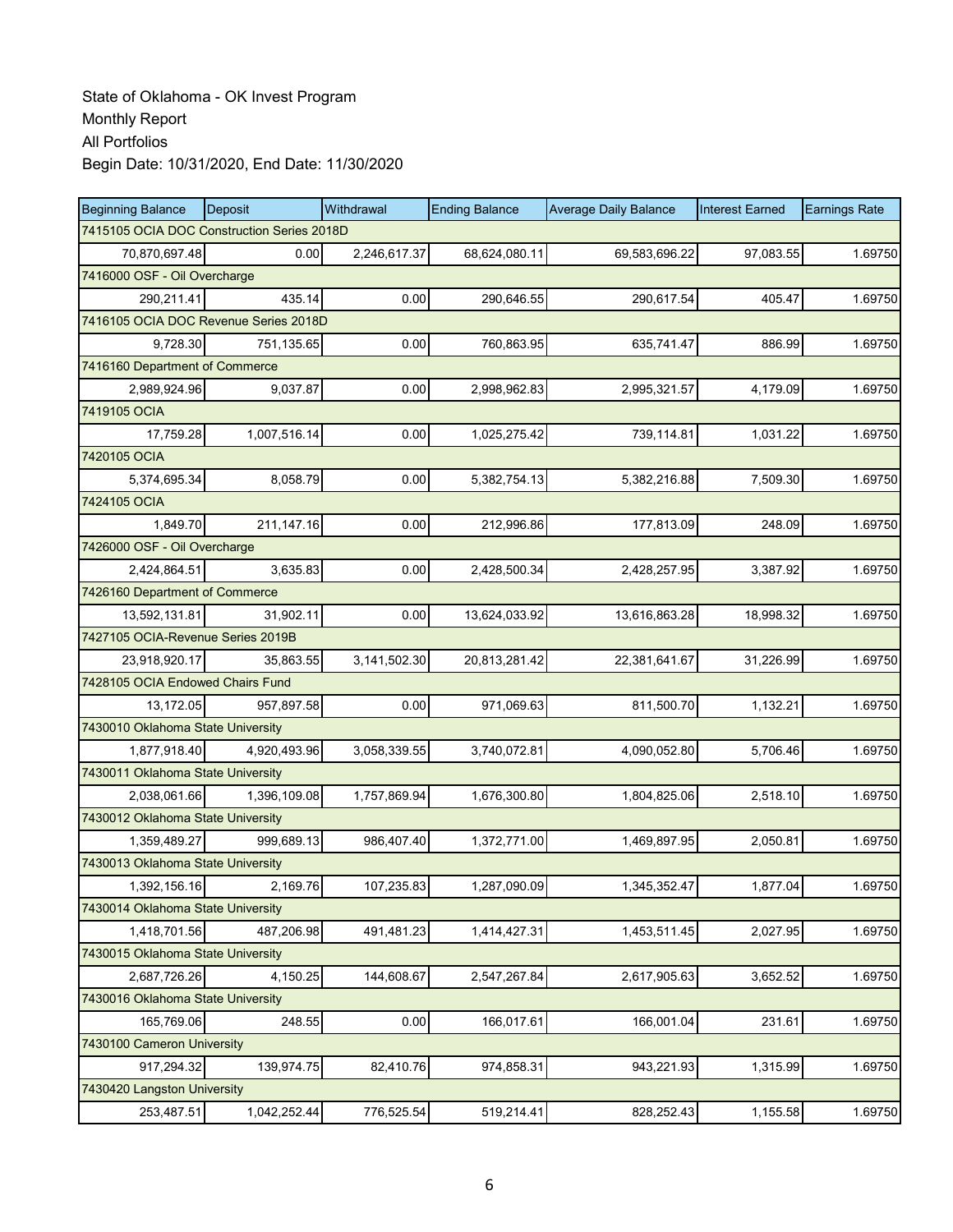| <b>Beginning Balance</b>                       | Deposit      | Withdrawal    | <b>Ending Balance</b> | <b>Average Daily Balance</b> | <b>Interest Earned</b> | <b>Earnings Rate</b> |  |  |
|------------------------------------------------|--------------|---------------|-----------------------|------------------------------|------------------------|----------------------|--|--|
| 7430461 Rogers State College                   |              |               |                       |                              |                        |                      |  |  |
| 1,181,897.59                                   | 84,445.86    | 194,068.57    | 1,072,274.88          | 1,102,986.01                 | 1,538.89               | 1.69750              |  |  |
| 7430505 Northwestern Oklahoma State University |              |               |                       |                              |                        |                      |  |  |
| 19,816.53                                      | 201,823.36   | 49,764.94     | 171,874.95            | 98,275.05                    | 137.11                 | 1.69750              |  |  |
| 7430530 Panhandle State University             |              |               |                       |                              |                        |                      |  |  |
| 21,293.08                                      | 35,792.70    | 34,744.60     | 22,341.18             | 18,536.44                    | 25.86                  | 1.69750              |  |  |
| 7430665 Southwestern Oklahoma State University |              |               |                       |                              |                        |                      |  |  |
| 2,100,942.30                                   | 11,664.10    | 144,043.61    | 1,968,562.79          | 2,035,062.53                 | 2,839.33               | 1.69750              |  |  |
| 7430760 University of Oklahoma                 |              |               |                       |                              |                        |                      |  |  |
| 22,890,160.94                                  | 3,845,187.27 | 11,013,525.90 | 15,721,822.31         | 20,439,577.63                | 28,517.41              | 1.69750              |  |  |
| 7430770 OUHSC                                  |              |               |                       |                              |                        |                      |  |  |
| 64,661,147.81                                  | 8,559,899.80 | 4,495,937.46  | 68,725,110.15         | 66,375,876.64                | 92,607.99              | 1.69750              |  |  |
| 7430773 Oklahoma State University              |              |               |                       |                              |                        |                      |  |  |
| 1,914,760.09                                   | 1,489,702.47 | 1,663,537.95  | 1,740,924.61          | 1,749,140.11                 | 2,440.41               | 1.69750              |  |  |
| 7434105 OCIA                                   |              |               |                       |                              |                        |                      |  |  |
| 1,875.87                                       | 89,084.06    | 0.00          | 90,959.93             | 74,487.75                    | 103.93                 | 1.69750              |  |  |
| 7436000 OSF - Oil Overcharge                   |              |               |                       |                              |                        |                      |  |  |
| 2,659.54                                       | 3.99         | 0.00          | 2,663.53              | 2,663.26                     | 3.72                   | 1.69750              |  |  |
| 7436105 OCIA                                   |              |               |                       |                              |                        |                      |  |  |
| 1,700.66                                       | 224,732.38   | 0.00          | 226,433.04            | 84,177.84                    | 117.45                 | 1.69750              |  |  |
| 7437105 OCIA                                   |              |               |                       |                              |                        |                      |  |  |
| 39,251,735.88                                  | 0.00         | 4,492,761.75  | 34,758,974.13         | 37,227,294.69                | 51,939.73              | 1.69750              |  |  |
| 7438105 OCIA                                   |              |               |                       |                              |                        |                      |  |  |
| 2,290.03                                       | 529,217.62   | 0.00          | 531,507.65            | 443,330.64                   | 618.54                 | 1.69750              |  |  |
| 7439105 2020A OCIA                             |              |               |                       |                              |                        |                      |  |  |
| 0.00                                           | 1,398,166.67 | 0.00          | 1,398,166.67          | 559,266.67                   | 780.29                 | 1.69750              |  |  |
| 7442105 OCIA                                   |              |               |                       |                              |                        |                      |  |  |
| 13,069.20                                      | 1,147,057.97 | 0.00          | 1,160,127.17          | 701,550.77                   | 978.81                 | 1.69750              |  |  |
| 7443105 OCIA                                   |              |               |                       |                              |                        |                      |  |  |
| 6.258.94                                       | 420,208.03   | 0.00          | 426,466.97            | 262,835.88                   | 366.71                 | 1.69750              |  |  |
| 7444835 Water Resources Board                  |              |               |                       |                              |                        |                      |  |  |
| 4,704,266.02                                   | 1,444,518.96 | 67,526.33     | 6,081,258.65          | 5,027,514.77                 | 7,014.42               | 1.69750              |  |  |
| 7445105 Oklahoma Capital Improvement           |              |               |                       |                              |                        |                      |  |  |
| 7,707.17                                       | 800,313.05   | 0.00          | 808,020.22            | 674,674.56                   | 941.31                 | 1.69750              |  |  |
| 7445835 Water Resources Board                  |              |               |                       |                              |                        |                      |  |  |
| 2,158,664.33                                   | 1,381,703.66 | 155,071.63    | 3,385,296.36          | 2,417,096.47                 | 3,372.35               | 1.69750              |  |  |
| 7446105 Capital Improvement Authority          |              |               |                       |                              |                        |                      |  |  |
| 265,548.80                                     | 398.16       | 0.00          | 265,946.96            | 265,920.42                   | 371.01                 | 1.69750              |  |  |
| 7447105 OCIA                                   |              |               |                       |                              |                        |                      |  |  |
| 2,131.88                                       | 242,419.45   | 0.00          | 244,551.33            | 121,105.03                   | 168.97                 | 1.69750              |  |  |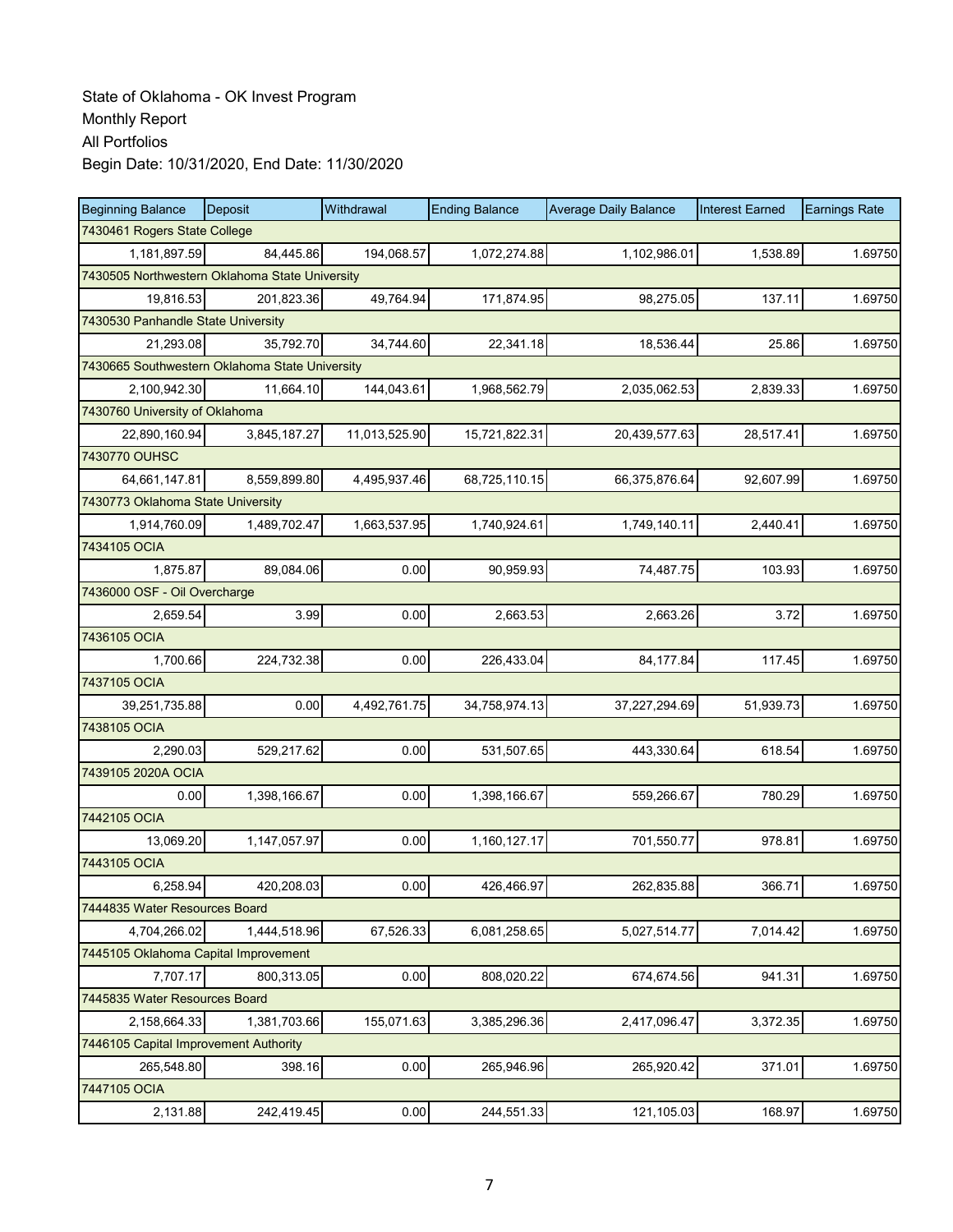| <b>Beginning Balance</b>                 | Deposit        | Withdrawal   | <b>Ending Balance</b> | <b>Average Daily Balance</b> | <b>Interest Earned</b> | <b>Earnings Rate</b> |
|------------------------------------------|----------------|--------------|-----------------------|------------------------------|------------------------|----------------------|
| 7448105 OCIA                             |                |              |                       |                              |                        |                      |
| 749.85                                   | 1.12           | 0.00         | 750.97                | 750.90                       | 1.05                   | 1.69750              |
| 7451105 OCIA Series 2020B                |                |              |                       |                              |                        |                      |
| 0.00                                     | 200,000,000.00 | 0.00         | 200,000,000.00        | 53, 333, 333. 33             | 74,410.96              | 1.69750              |
| 7455105 OCIA                             |                |              |                       |                              |                        |                      |
| 3,394.25                                 | 352,508.85     | 0.00         | 355,903.10            | 297, 169. 18                 | 414.61                 | 1.69750              |
| 7455160 Department of Commerce           |                |              |                       |                              |                        |                      |
| 293,739.25                               | 38,546.37      | 0.00         | 332,285.62            | 312,011.58                   | 435.32                 | 1.69750              |
| 7460100 Cameron University               |                |              |                       |                              |                        |                      |
| 1,372,229.14                             | 2,057.51       | 22,925.11    | 1,351,361.54          | 1,360,932.05                 | 1,898.78               | 1.69750              |
| 7460760 University of Oklahoma           |                |              |                       |                              |                        |                      |
| 167,996.12                               | 251.89         | 0.00         | 168,248.01            | 168,231.22                   | 234.72                 | 1.69750              |
| 7462105 OK Capital Improvement Authority |                |              |                       |                              |                        |                      |
| 5.862.17                                 | 318.88         | 0.00         | 6,181.05              | 6,159.79                     | 8.59                   | 1.69750              |
| 7464105 OCIA                             |                |              |                       |                              |                        |                      |
| 14,542,378.38                            | 22,300.96      | 803,623.75   | 13,761,055.59         | 13,866,489.97                | 19,346.60              | 1.69750              |
| 7470010 Oklahoma State University        |                |              |                       |                              |                        |                      |
| 1,653,377.85                             | 2,469.95       | 0.00         | 1,655,847.80          | 1,655,683.14                 | 2,310.02               | 1.69750              |
| 7471835 Water Resources Board            |                |              |                       |                              |                        |                      |
| 1,096,265.20                             | 1,629.56       | 17,197.86    | 1,080,696.90          | 1,093,773.29                 | 1,526.04               | 1.69750              |
| 7472835 Water Resources Board            |                |              |                       |                              |                        |                      |
| 27,915,638.81                            | 42,050.37      | 8,317,612.12 | 19,640,077.06         | 23,798,693.88                | 33,204.07              | 1.69750              |
| 7473835 Water Resources Board            |                |              |                       |                              |                        |                      |
| 10,279,357.93                            | 97,285,794.77  | 243,332.20   | 107,321,820.50        | 23,120,703.06                | 32,258.13              | 1.69750              |
| 7475750 Tulsa Community College          |                |              |                       |                              |                        |                      |
| 5,966.80                                 | 8.95           | 0.00         | 5,975.75              | 5,975.15                     | 8.34                   | 1.69750              |
| 7476760 University of Oklahoma           |                |              |                       |                              |                        |                      |
| 12,719,340.49                            | 19,071.30      | 0.00         | 12,738,411.79         | 12,737,140.37                | 17,770.93              | 1.69750              |
| 7479010 Oklahoma State University        |                |              |                       |                              |                        |                      |
| 24,411,248.44                            | 36,342.31      | 1,557,428.87 | 22,890,161.88         | 23,453,792.10                | 32,722.86              | 1.69750              |
| 7481633 Oklahoma City Community College  |                |              |                       |                              |                        |                      |
| 0.03                                     | 0.00           | 0.00         | 0.03                  | 0.03                         | 0.00                   | 1.69750              |
| 7482105 OCIA                             |                |              |                       |                              |                        |                      |
| 11,621.58                                | 17.43          | 0.00         | 11,639.01             | 11,637.85                    | 16.24                  | 1.69750              |
| 7483633 OCCC 2010 Bond                   |                |              |                       |                              |                        |                      |
| 0.06                                     | 0.00           | 0.00         | 0.06                  | 0.06                         | 0.00                   | 1.69750              |
| 7485010 Oklahoma State University        |                |              |                       |                              |                        |                      |
| 391,012.42                               | 611.89         | 0.00         | 391,624.31            | 391,583.52                   | 546.34                 | 1.69750              |
| 7486010 Oklahoma State University        |                |              |                       |                              |                        |                      |
| 10,890.05                                | 16.33          | 10,239.98    | 666.40                | 8,174.63                     | 11.41                  | 1.69750              |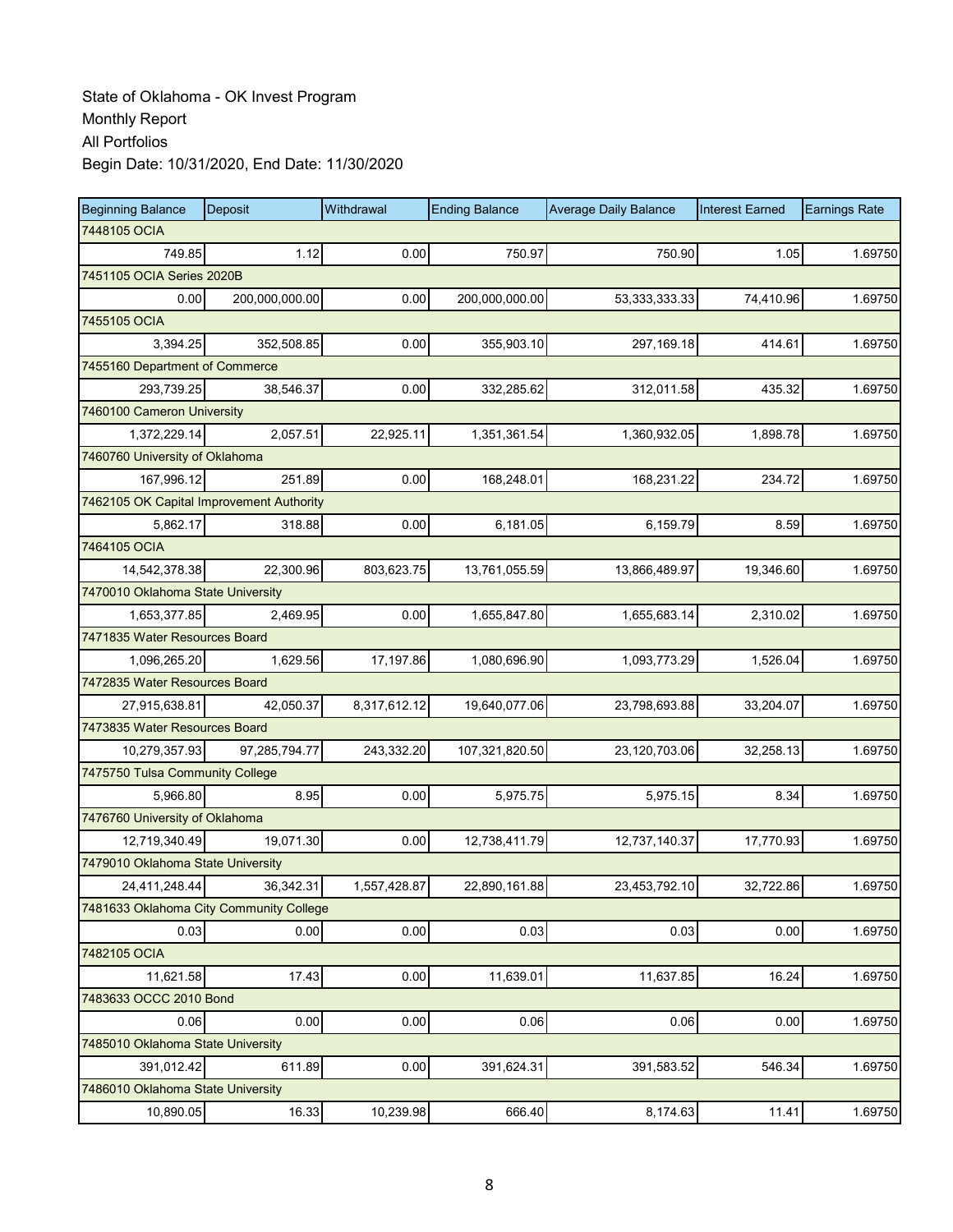| <b>Beginning Balance</b>                 | Deposit                           | Withdrawal | <b>Ending Balance</b> | <b>Average Daily Balance</b> | <b>Interest Earned</b> | <b>Earnings Rate</b> |  |  |  |  |
|------------------------------------------|-----------------------------------|------------|-----------------------|------------------------------|------------------------|----------------------|--|--|--|--|
|                                          | 7487010 Oklahoma State University |            |                       |                              |                        |                      |  |  |  |  |
| 746,976.42                               | 1,169.25                          | 0.00       | 748,145.67            | 748,067.72                   | 1,043.71               | 1.69750              |  |  |  |  |
| 7488010 Oklahoma State University        |                                   |            |                       |                              |                        |                      |  |  |  |  |
| 1,661,342.92                             | 2,506.29                          | 170,124.54 | 1,493,724.67          | 1,521,283.50                 | 2,122.50               | 1.69750              |  |  |  |  |
| 7488105 OCIA                             |                                   |            |                       |                              |                        |                      |  |  |  |  |
| 477.80                                   | 1,883.13                          | 0.00       | 2,360.93              | 1,920.03                     | 2.68                   | 1.69750              |  |  |  |  |
| 7489105 OCIA                             |                                   |            |                       |                              |                        |                      |  |  |  |  |
| 3,874.17                                 | 5.81                              | 0.00       | 3,879.98              | 3,879.59                     | 5.41                   | 1.69750              |  |  |  |  |
| 7490010Oklahoma State University         |                                   |            |                       |                              |                        |                      |  |  |  |  |
| 47,523.73                                | 71.26                             | 0.00       | 47,594.99             | 47,590.24                    | 66.40                  | 1.69750              |  |  |  |  |
| 7490013Oklahoma State University         |                                   |            |                       |                              |                        |                      |  |  |  |  |
| 24,211.71                                | 36.30                             | 2,661.44   | 21,586.57             | 23,181.01                    | 32.34                  | 1.69750              |  |  |  |  |
| 7490015Oklahoma State University         |                                   |            |                       |                              |                        |                      |  |  |  |  |
| 76.639.08                                | 108.55                            | 22,810.51  | 53,937.12             | 65,252.89                    | 91.04                  | 1.69750              |  |  |  |  |
| 7490270 Oklahoma State Election Board    |                                   |            |                       |                              |                        |                      |  |  |  |  |
| 2,318,138.19                             | 0.00                              | 50,885.78  | 2,267,252.41          | 2,286,959.91                 | 3,190.78               | 1.69750              |  |  |  |  |
| 7490760 University of Oklahoma           |                                   |            |                       |                              |                        |                      |  |  |  |  |
| 1,291,747.88                             | 1,936.90                          | 11,115.71  | 1.282.569.07          | 1,284,292.56                 | 1,791.85               | 1.69750              |  |  |  |  |
| 7490773Oklahoma State University         |                                   |            |                       |                              |                        |                      |  |  |  |  |
| 75.620.21                                | 108.85                            | 0.00       | 75,729.06             | 75,721.80                    | 105.65                 | 1.69750              |  |  |  |  |
| 7491220 District Attorneys Council       |                                   |            |                       |                              |                        |                      |  |  |  |  |
| 5,534,695.36                             | 5,867.21                          | 392,471.55 | 5,148,091.02          | 5,415,232.53                 | 7,555.36               | 1.69750              |  |  |  |  |
| 7510410 Commissioners of the Land Office |                                   |            |                       |                              |                        |                      |  |  |  |  |
| 800,098.17                               | 0.00                              | 404.65     | 799,693.52            | 800,084.68                   | 1,116.28               | 1.69750              |  |  |  |  |
| 7511410 Commissioners of the Land Office |                                   |            |                       |                              |                        |                      |  |  |  |  |
| 4,590,967.21                             | 0.00                              | 647,329.91 | 3,943,637.30          | 4,332,109.04                 | 6,044.18               | 1.69750              |  |  |  |  |
| 7518410 Commissioners of the Land Office |                                   |            |                       |                              |                        |                      |  |  |  |  |
| 762,996.68                               | 0.00                              | 0.00       | 762,996.68            | 762,996.68                   | 1,064.54               | 1.69750              |  |  |  |  |
| 7519410 Commissioners of the Land Office |                                   |            |                       |                              |                        |                      |  |  |  |  |
| 932,521.62                               | 0.00                              | 0.00       | 932,521.62            | 932,521.62                   | 1,301.06               | 1.69750              |  |  |  |  |
| 7600010 Oklahoma State University        |                                   |            |                       |                              |                        |                      |  |  |  |  |
| 4,408,055.84                             | 520,795.29                        | 141,315.07 | 4,787,536.06          | 4,464,497.35                 | 6,228.89               | 1.69750              |  |  |  |  |
| 7600100 Cameron University               |                                   |            |                       |                              |                        |                      |  |  |  |  |
| 765,666.12                               | 45,824.02                         | 135,681.23 | 675,808.91            | 718,943.38                   | 1,003.07               | 1.69750              |  |  |  |  |
| 7600120 University of Central Oklahoma   |                                   |            |                       |                              |                        |                      |  |  |  |  |
| 2,835,664.81                             | 48,792.36                         | 0.00       | 2,884,457.17          | 2,851,462.35                 | 3,978.38               | 1.69750              |  |  |  |  |
| 7600150 University of Science & Arts     |                                   |            |                       |                              |                        |                      |  |  |  |  |
| 749,182.91                               | 45,686.61                         | 70,618.55  | 724,250.97            | 731,381.24                   | 1,020.43               | 1.69750              |  |  |  |  |
| 7600230 East Central University          |                                   |            |                       |                              |                        |                      |  |  |  |  |
| 1,433,073.92                             | 46,734.40                         | 54,671.07  | 1,425,137.25          | 1,421,815.78                 | 1,983.73               | 1.69750              |  |  |  |  |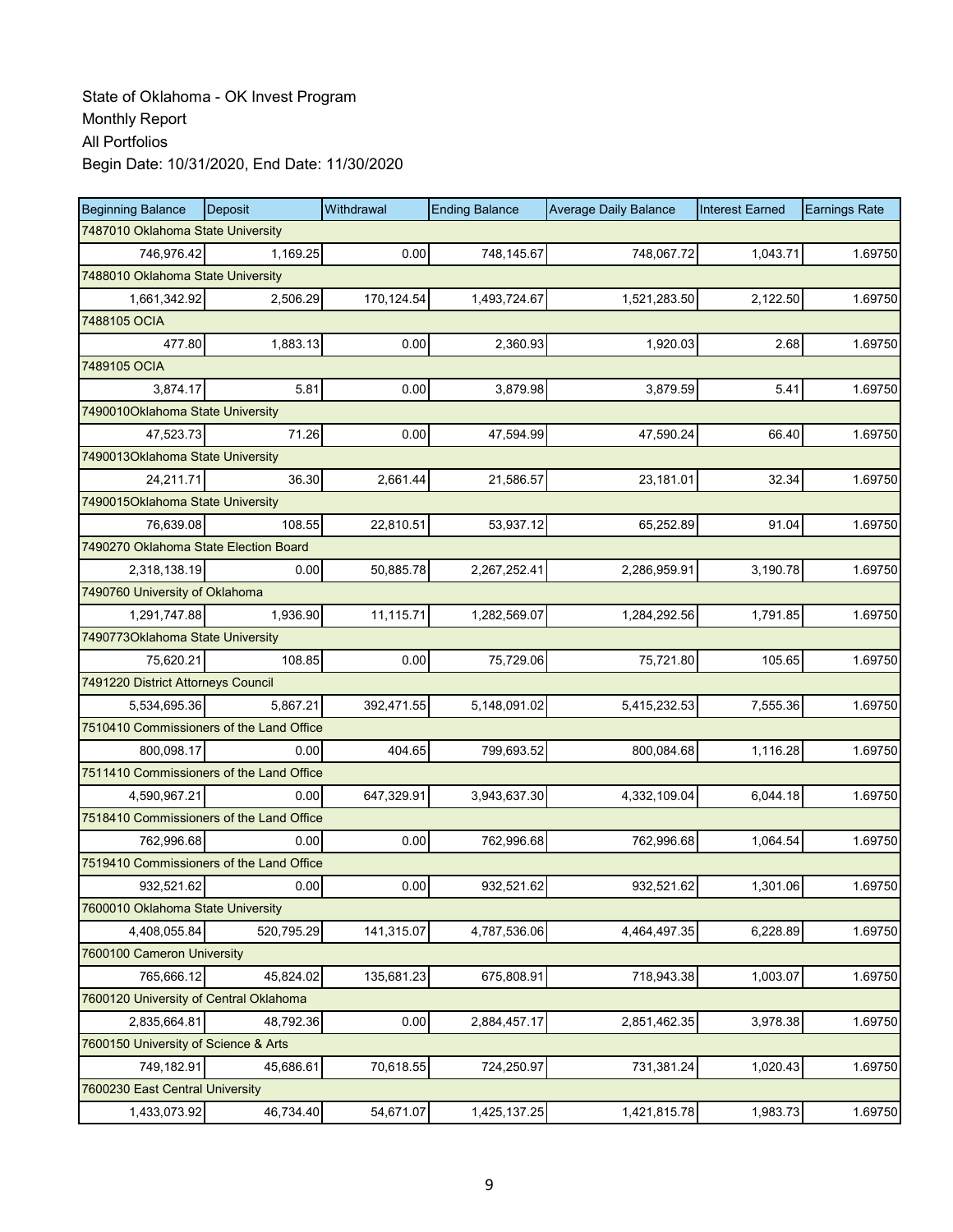| <b>Beginning Balance</b>                       | <b>Deposit</b> | Withdrawal   | <b>Ending Balance</b> | <b>Average Daily Balance</b> | <b>Interest Earned</b> | <b>Earnings Rate</b> |  |  |
|------------------------------------------------|----------------|--------------|-----------------------|------------------------------|------------------------|----------------------|--|--|
| 7600420 Langston University                    |                |              |                       |                              |                        |                      |  |  |
| 2,353,593.12                                   | 43,635.32      | 33.005.50    | 2,364,222.94          | 2,347,198.03                 | 3,274.82               | 1.69750              |  |  |
| 7600485 Northeastern State University          |                |              |                       |                              |                        |                      |  |  |
| 2,328,630.09                                   | 34.335.07      | 28,027.43    | 2,334,937.73          | 2,312,891.60                 | 3,226.96               | 1.69750              |  |  |
| 7600490 Northern Oklahoma College              |                |              |                       |                              |                        |                      |  |  |
| 1,482,308.76                                   | 42,357.38      | 0.00         | 1,524,666.14          | 1,495,074.31                 | 2,085.94               | 1.69750              |  |  |
| 7600505 Northwestern Oklahoma State University |                |              |                       |                              |                        |                      |  |  |
| 1,907,847.18                                   | 53,937.96      | 13,371.09    | 1,948,414.05          | 1,915,341.41                 | 2,672.29               | 1.69750              |  |  |
| 7600530 Panhandle State University             |                |              |                       |                              |                        |                      |  |  |
| 217,557.48                                     | 44,879.51      | 108,462.02   | 153,974.97            | 167,049.88                   | 233.07                 | 1.69750              |  |  |
| 7600660 Southeastern Oklahoma State Unversity  |                |              |                       |                              |                        |                      |  |  |
| 61,609.03                                      | 44,681.25      | 52,646.95    | 53,643.33             | 26, 187. 28                  | 36.54                  | 1.69750              |  |  |
| 7600665 Southwestern Oklahoma State University |                |              |                       |                              |                        |                      |  |  |
| 2.275.392.52                                   | 3,347.82       | 209,753.83   | 2,068,986.51          | 2,122,434.08                 | 2,961.23               | 1.69750              |  |  |
| 7600760 University of Oklahoma                 |                |              |                       |                              |                        |                      |  |  |
| 3,537,826.97                                   | 366,078.04     | 0.00         | 3,903,905.01          | 3,638,585.81                 | 5,076.57               | 1.69750              |  |  |
| 7650010 Oklahoma State University              |                |              |                       |                              |                        |                      |  |  |
| 4,306,639.51                                   | 143,651.96     | 1,537,694.00 | 2,912,597.47          | 3,925,275.48                 | 5,476.57               | 1.69750              |  |  |
| 7650100 Cameron University                     |                |              |                       |                              |                        |                      |  |  |
| 672,709.70                                     | 23,275.62      | 0.00         | 695,985.32            | 679,567.61                   | 948.14                 | 1.69750              |  |  |
| 7650120 University of Central Oklahoma         |                |              |                       |                              |                        |                      |  |  |
| 1,489,851.10                                   | 24,500.83      | 0.00         | 1,514,351.93          | 1,497,852.54                 | 2,089.81               | 1.69750              |  |  |
| 7650150 University of Science & Arts           |                |              |                       |                              |                        |                      |  |  |
| 429,796.45                                     | 22,917.36      | 31,550.00    | 421,163.81            | 435,268.32                   | 607.29                 | 1.69750              |  |  |
| 7650230 East Central University                |                |              |                       |                              |                        |                      |  |  |
| 1,585,141.26                                   | 22,299.00      | 7,665.09     | 1,599,775.17          | 1,585,630.24                 | 2,212.28               | 1.69750              |  |  |
| 7650420 Langston University                    |                |              |                       |                              |                        |                      |  |  |
| 1,311,817.83                                   | 84,172.00      | 291,232.75   | 1,104,757.08          | 1,182,684.66                 | 1,650.09               | 1.69750              |  |  |
| 7650485 Northeastern State University          |                |              |                       |                              |                        |                      |  |  |
| 826,920.95                                     | 19,448.44      | 66,919.58    | 779,449.81            | 768,236.53                   | 1,071.85               | 1.69750              |  |  |
| 7650490 Northern Oklahoma College              |                |              |                       |                              |                        |                      |  |  |
| 1,501,558.43                                   | 141,688.15     | 86,200.29    | 1,557,046.29          | 1,506,798.59                 | 2,102.29               | 1.69750              |  |  |
| 7650505 Northwestern Oklahoma State University |                |              |                       |                              |                        |                      |  |  |
| 700,476.64                                     | 23,378.52      | 145,895.25   | 577,959.91            | 580,988.04                   | 810.60                 | 1.69750              |  |  |
| 7650530 Panhandle State University             |                |              |                       |                              |                        |                      |  |  |
| 74,442.20                                      | 27,328.55      | 4,872.29     | 96,898.46             | 81,187.55                    | 113.27                 | 1.69750              |  |  |
| 7650660 Southeastern Oklahoma State Unversity  |                |              |                       |                              |                        |                      |  |  |
| 40,149.93                                      | 22,332.65      | 37,305.52    | 25,177.06             | 12,552.77                    | 17.51                  | 1.69750              |  |  |
| 7650665 Southwestern Oklahoma State University |                |              |                       |                              |                        |                      |  |  |
| 607,848.84                                     | 23,179.90      | 9,478.02     | 621,550.72            | 606,482.87                   | 846.17                 | 1.69750              |  |  |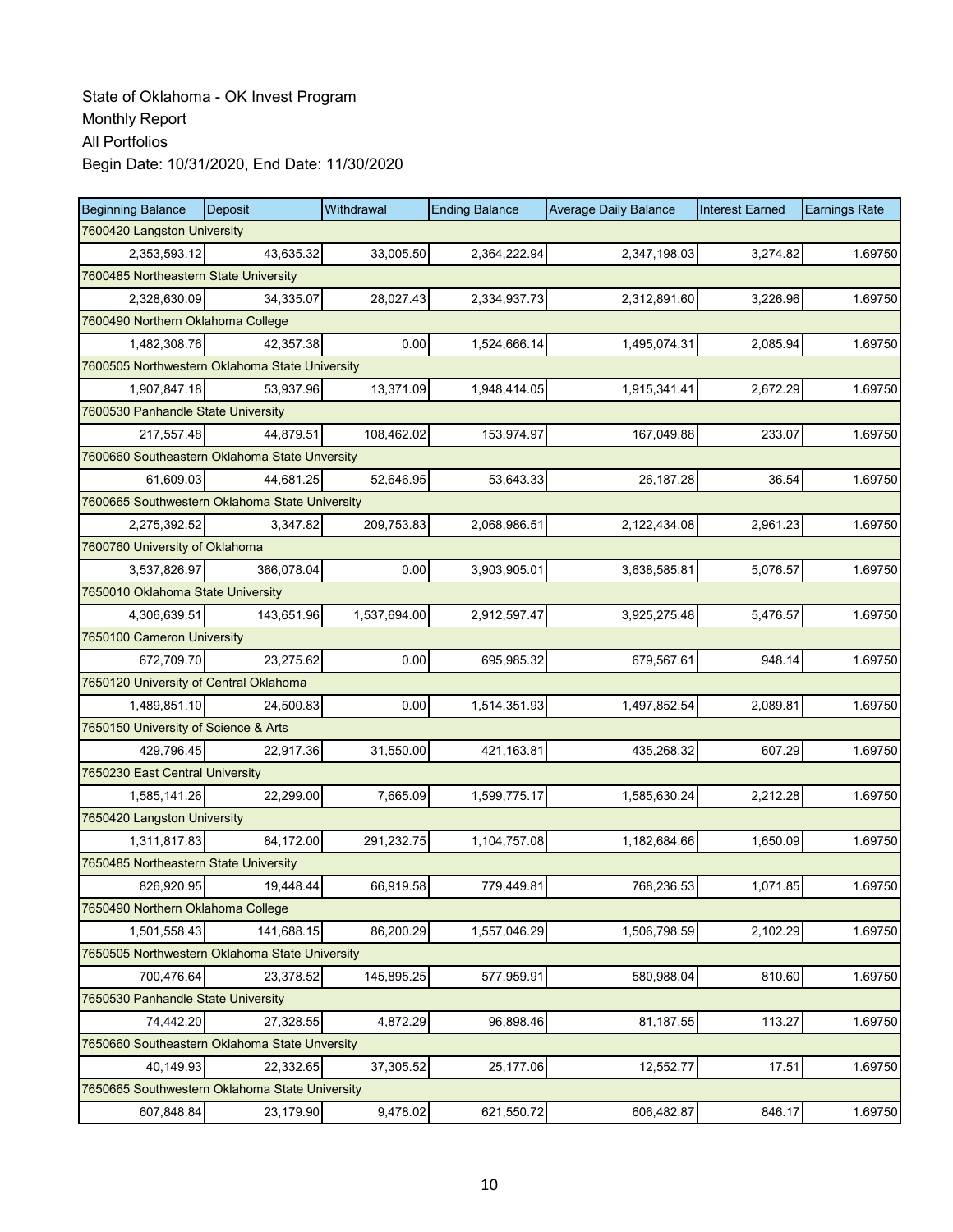| <b>Beginning Balance</b>             | Deposit                                        | Withdrawal    | <b>Ending Balance</b> | <b>Average Daily Balance</b> | <b>Interest Earned</b> | <b>Earnings Rate</b> |
|--------------------------------------|------------------------------------------------|---------------|-----------------------|------------------------------|------------------------|----------------------|
| 7650760 University of Oklahoma       |                                                |               |                       |                              |                        |                      |
| 2,314,551.70                         | 230,968.98                                     | 0.00          | 2,545,520.68          | 2,378,206.08                 | 3,318.09               | 1.69750              |
| 7700040 Department of Agriculture    |                                                |               |                       |                              |                        |                      |
| 11,009,356.30                        | 16,498.66                                      | 0.00          | 11,025,854.96         | 11,024,755.05                | 15,381.80              | 1.69750              |
|                                      | 7700041 Western Oklahoma State College         |               |                       |                              |                        |                      |
| 569,969.37                           | 142,366.57                                     | 579,120.71    | 133,215.23            | 416,756.93                   | 581.46                 | 1.69750              |
| 7700131 Department of Corrections    |                                                |               |                       |                              |                        |                      |
| 19,737,535.17                        | 2,183,113.31                                   | 3,254,205.88  | 18,666,442.60         | 19,018,360.15                | 26,534.52              | 1.69750              |
|                                      | 7700240 Eastern Oklahoma State College         |               |                       |                              |                        |                      |
| 703,775.00                           | 345,888.21                                     | 104,757.53    | 944,905.68            | 878,279.76                   | 1,225.38               | 1.69750              |
| 7700340 State Health Department      |                                                |               |                       |                              |                        |                      |
| 1,385,244.99                         | 1,769,542.22                                   | 2,844,950.54  | 309,836.67            | 681,495.78                   | 950.83                 | 1.69750              |
| 7700461 Rogers State College         |                                                |               |                       |                              |                        |                      |
| 6,534,320.01                         | 1,352,611.80                                   | 1,089,497.42  | 6,797,434.39          | 6,472,394.16                 | 9,030.32               | 1.69750              |
| 7700490 Northern Oklahoma College    |                                                |               |                       |                              |                        |                      |
| 2,662,182.20                         | 58,359.90                                      | 224,664.74    | 2,495,877.36          | 2,563,435.10                 | 3,576.52               | 1.69750              |
|                                      | 7700606 Ardmore Higher Education Center        |               |                       |                              |                        |                      |
| 206,266.54                           | 311.46                                         | 2,807.89      | 203,770.11            | 204,820.72                   | 285.77                 | 1.69750              |
|                                      | 7700633 Oklahoma City Community College        |               |                       |                              |                        |                      |
| 8,907,681.36                         | 170,234.67                                     | 1,090,779.27  | 7,987,136.76          | 8,412,049.93                 | 11,736.54              | 1.69750              |
|                                      | 7700660 Southeastern Oklahoma State University |               |                       |                              |                        |                      |
| 8,022,806.61                         | 1,519,995.42                                   | 1,181,028.70  | 8,361,773.33          | 8,096,329.03                 | 11,296.04              | 1.69750              |
| 7700760 University of Oklahoma       |                                                |               |                       |                              |                        |                      |
| 86,680,449.73                        | 15,885,676.10                                  | 31,189,491.41 | 71,376,634.42         | 83,718,173.42                | 116,804.05             | 1.69750              |
| 7700830 Department of Human Services |                                                |               |                       |                              |                        |                      |
| 1,606,277.31                         | 492,590.58                                     | 143,019.54    | 1,955,848.35          | 1,748,917.79                 | 2,440.10               | 1.69750              |
| 7701010 Oklahoma State University    |                                                |               |                       |                              |                        |                      |
| 5,221,585.19                         | 35.363.054.22                                  | 26,213,918.88 | 14,370,720.53         | 10,719,385.80                | 14,955.75              | 1.69750              |
| 7701150 University of Science & Arts |                                                |               |                       |                              |                        |                      |
| 2,586,046.64                         | 967,422.93                                     | 715,058.72    | 2,838,410.85          | 2,102,167.34                 | 2,932.96               | 1.69750              |
| 7701165 Connors State College        |                                                |               |                       |                              |                        |                      |
| 565,609.75                           | 488,796.87                                     | 361,721.44    | 692,685.18            | 541,190.00                   | 755.07                 | 1.69750              |
| 7701400 Office of Juvenile Affairs   |                                                |               |                       |                              |                        |                      |
| 12,387.05                            | 4,693.55                                       | 7,613.50      | 9,467.10              | 10,083.83                    | 14.07                  | 1.69750              |
|                                      | 7701480 Northeasten Oklahoma A&M College       |               |                       |                              |                        |                      |
| 1,314,167.23                         | 0.00                                           | 553,169.75    | 760,997.48            | 993,327.58                   | 1,385.90               | 1.69750              |
| 7701530 Panhandle State University   |                                                |               |                       |                              |                        |                      |
| 0.00                                 | 510,082.85                                     | 381,267.04    | 128,815.81            | 114,051.26                   | 159.12                 | 1.69750              |
| 7701605 Regents for Higher Education |                                                |               |                       |                              |                        |                      |
| 32,183,087.60                        | 555,675.02                                     | 339,887.87    | 32,398,874.75         | 32,208,149.27                | 44,936.99              | 1.69750              |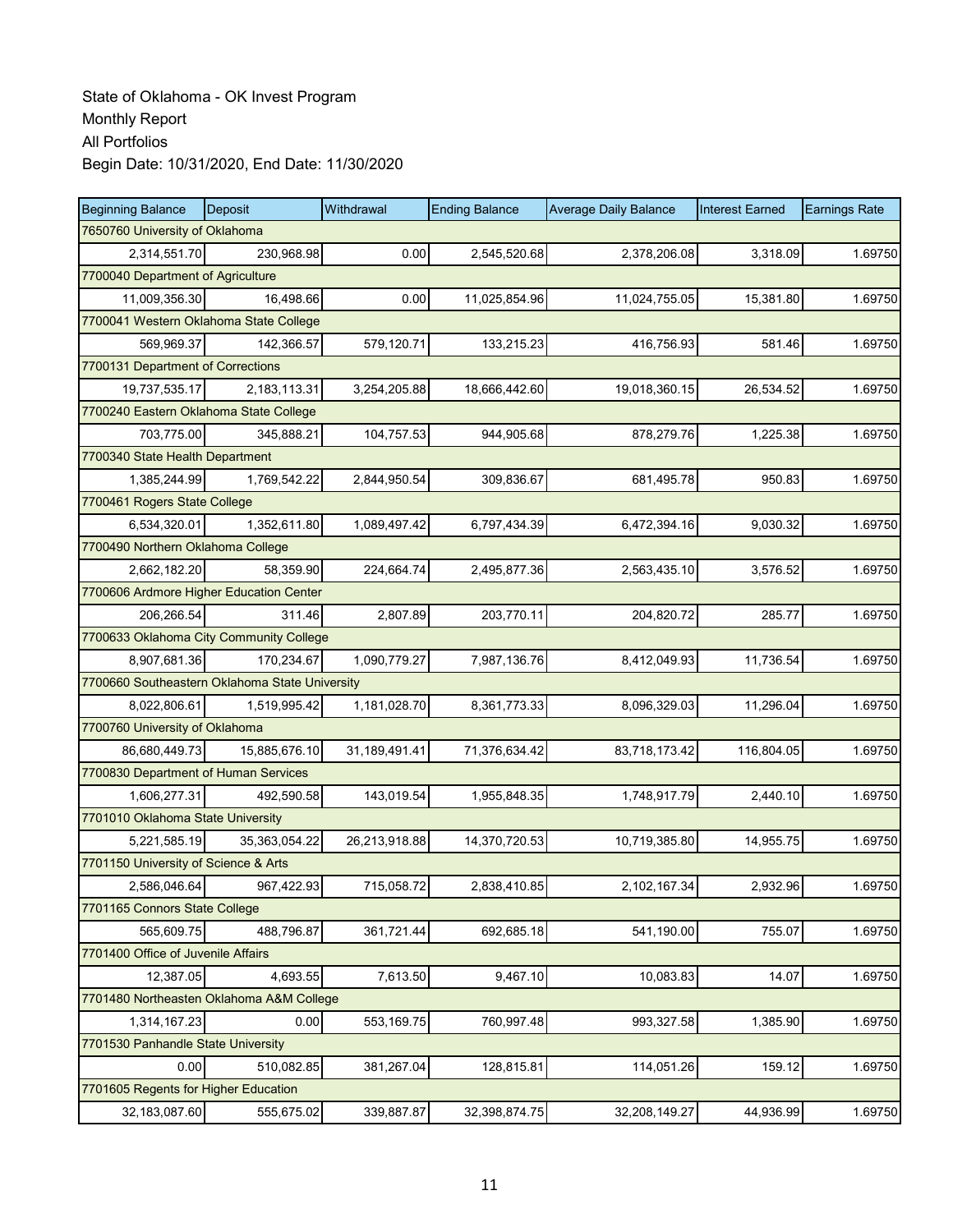| <b>Beginning Balance</b>                       | Deposit                               | Withdrawal    | <b>Ending Balance</b> | <b>Average Daily Balance</b> | <b>Interest Earned</b> | <b>Earnings Rate</b> |  |  |  |  |
|------------------------------------------------|---------------------------------------|---------------|-----------------------|------------------------------|------------------------|----------------------|--|--|--|--|
|                                                | 7701650 Department of Veteran Affairs |               |                       |                              |                        |                      |  |  |  |  |
| 671,377.62                                     | 155,407.71                            | 128,898.91    | 697,886.42            | 715,448.48                   | 998.20                 | 1.69750              |  |  |  |  |
| 7701770 OUHSC                                  |                                       |               |                       |                              |                        |                      |  |  |  |  |
| 477,065,050.90                                 | 44,562,200.15                         | 35,005,457.65 | 486,621,793.40        | 482,094,773.10               | 672,621.27             | 1.69750              |  |  |  |  |
| 7701805 Department of Rehabilitation Services  |                                       |               |                       |                              |                        |                      |  |  |  |  |
| 162,202.19                                     | 1,046.06                              | 2,155.67      | 161,092.58            | 161,862.14                   | 225.83                 | 1.69750              |  |  |  |  |
| 7701865 Workers Compensation Commission        |                                       |               |                       |                              |                        |                      |  |  |  |  |
| 6,800,177.22                                   | 10,197.91                             | 5,772.85      | 6,804,602.28          | 6,808,498.85                 | 9,499.25               | 1.69750              |  |  |  |  |
| 7702120 University of Central Oklahoma         |                                       |               |                       |                              |                        |                      |  |  |  |  |
| 10,201,925.99                                  | 3,044,455.22                          | 2,693,152.88  | 10,553,228.33         | 11,613,104.81                | 16,202.67              | 1.69750              |  |  |  |  |
| 7702650 Department of Veteran Affairs          |                                       |               |                       |                              |                        |                      |  |  |  |  |
| 526,773.19                                     | 219,362.73                            | 215,882.24    | 530,253.68            | 566,822.51                   | 790.83                 | 1.69750              |  |  |  |  |
| 7703650 Department of Veteran Affairs          |                                       |               |                       |                              |                        |                      |  |  |  |  |
| 501,760.38                                     | 218.433.89                            | 182,502.19    | 537,692.08            | 549,613.57                   | 766.82                 | 1.69750              |  |  |  |  |
| 7704120 University of Central Oklahoma         |                                       |               |                       |                              |                        |                      |  |  |  |  |
| 781,424.91                                     | 636,153.21                            | 924,076.35    | 493,501.77            | 250,372.58                   | 349.32                 | 1.69750              |  |  |  |  |
| 7704650 Department of Veteran Affairs          |                                       |               |                       |                              |                        |                      |  |  |  |  |
| 490,175.58                                     | 212,501.63                            | 185,331.84    | 517,345.37            | 551,767.65                   | 769.83                 | 1.69750              |  |  |  |  |
| 7704865 Workers Compensation Commission        |                                       |               |                       |                              |                        |                      |  |  |  |  |
| 21,833.98                                      | 32.74                                 | 0.00          | 21,866.72             | 21,864.54                    | 30.51                  | 1.69750              |  |  |  |  |
| 7705505 Northwestern Oklahoma State University |                                       |               |                       |                              |                        |                      |  |  |  |  |
| 488,941.49                                     | 993,901.83                            | 436,509.70    | 1,046,333.62          | 1,050,842.01                 | 1,466.14               | 1.69750              |  |  |  |  |
| 7705650 Department of Veteran Affairs          |                                       |               |                       |                              |                        |                      |  |  |  |  |
| 861,643.72                                     | 151,375.73                            | 182,564.50    | 830,454.95            | 876,379.01                   | 1,222.73               | 1.69750              |  |  |  |  |
| 7705675 Self Insurance Guaranty Fund           |                                       |               |                       |                              |                        |                      |  |  |  |  |
| 1,511,271.42                                   | 5,926.04                              | 15,048.14     | 1,502,149.32          | 1,509,296.74                 | 2,105.78               | 1.69750              |  |  |  |  |
| 7705865 Workers Compensation Commission        |                                       |               |                       |                              |                        |                      |  |  |  |  |
| 42,537.25                                      | 62.19                                 | 0.00          | 42,599.44             | 42,595.29                    | 59.43                  | 1.69750              |  |  |  |  |
| 7706452 CMHC, Rep payee account                |                                       |               |                       |                              |                        |                      |  |  |  |  |
| 8,390.10                                       | 12.58                                 | 32.31         | 8,370.37              | 8,372.76                     | 11.68                  | 1.69750              |  |  |  |  |
| 7706650 Department of Veteran Affairs          |                                       |               |                       |                              |                        |                      |  |  |  |  |
| 144,241.97                                     | 78,609.93                             | 66,067.86     | 156,784.04            | 167,471.79                   | 233.66                 | 1.69750              |  |  |  |  |
| 7706750 Tulsa Community College                |                                       |               |                       |                              |                        |                      |  |  |  |  |
| 287,261.48                                     | 223,856.62                            | 313,954.06    | 197,164.04            | 150,031.47                   | 209.32                 | 1.69750              |  |  |  |  |
| 7706865 OK Workers Comp Commission             |                                       |               |                       |                              |                        |                      |  |  |  |  |
| 340,586.17                                     | 510.67                                | 166,218.81    | 174,878.03            | 241,331.51                   | 336.71                 | 1.69750              |  |  |  |  |
| 7707452 CMHC, Rep payee account                |                                       |               |                       |                              |                        |                      |  |  |  |  |
| 75,159.34                                      | 20,503.77                             | 25,293.23     | 70,369.88             | 77, 157.75                   | 107.65                 | 1.69750              |  |  |  |  |
| 7707585 Department of Public Safety            |                                       |               |                       |                              |                        |                      |  |  |  |  |
| 3,343,233.65                                   | 0.00                                  | 1,023,985.94  | 2,319,247.71          | 2,900,164.51                 | 4,046.33               | 1.69750              |  |  |  |  |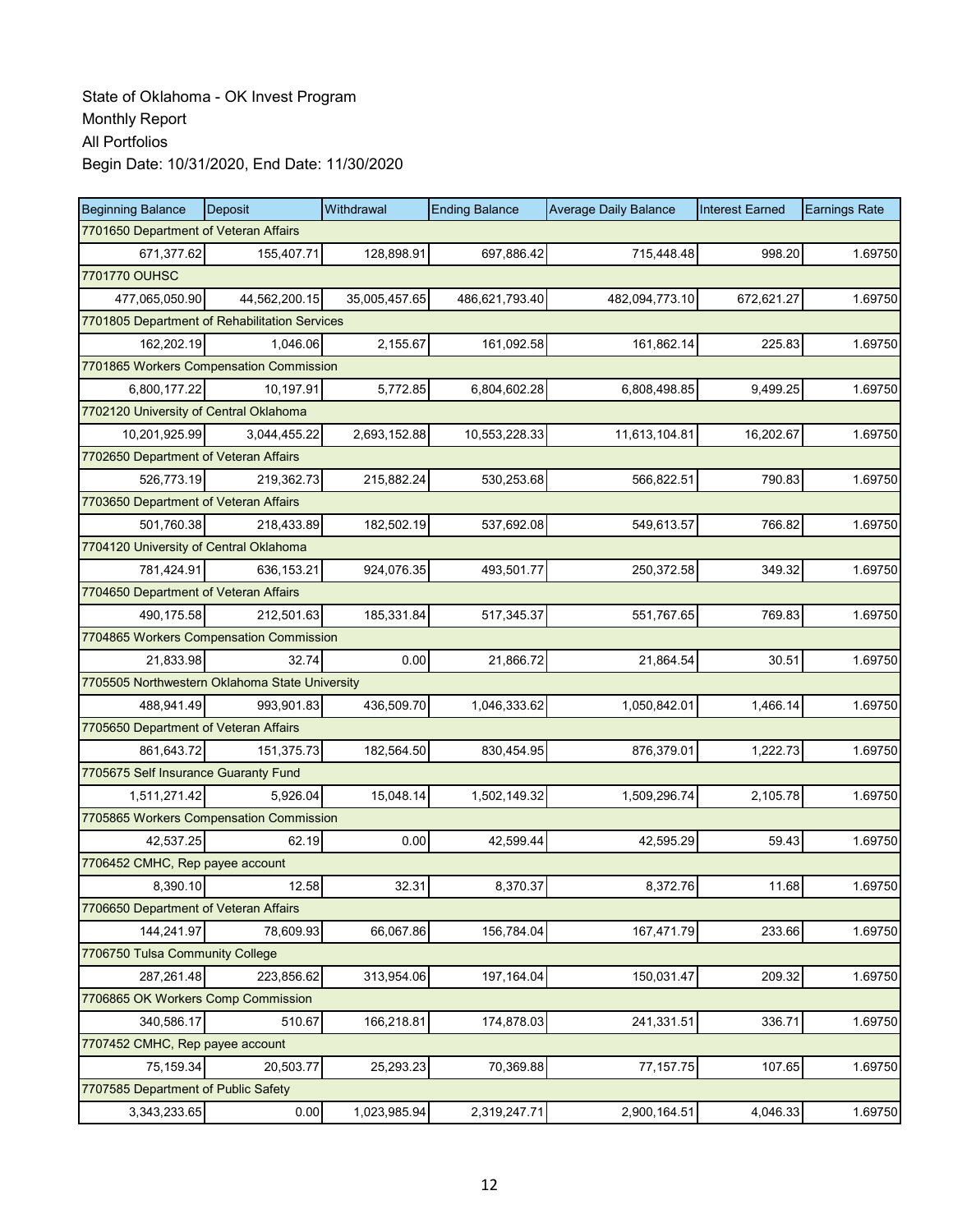| <b>Beginning Balance</b>                     | Deposit                            | Withdrawal   | <b>Ending Balance</b> | <b>Average Daily Balance</b> | <b>Interest Earned</b> | <b>Earnings Rate</b> |  |  |  |
|----------------------------------------------|------------------------------------|--------------|-----------------------|------------------------------|------------------------|----------------------|--|--|--|
| 7707605 Regents for Higher Education         |                                    |              |                       |                              |                        |                      |  |  |  |
| 10,949,968.66                                | 4,765,891.13                       | 3,327,102.15 | 12,388,757.64         | 11,361,202.84                | 15,851.21              | 1.69750              |  |  |  |
| 7707650 Department of Veteran Affairs        |                                    |              |                       |                              |                        |                      |  |  |  |
| 361,537.46                                   | 77,470.68                          | 113,889.56   | 325,118.58            | 343,676.38                   | 479.50                 | 1.69750              |  |  |  |
|                                              | 7707865 OK Workers Comp Commission |              |                       |                              |                        |                      |  |  |  |
| 74,684.15                                    | 166,330.79                         | 0.00         | 241,014.94            | 174,519.95                   | 243.49                 | 1.69750              |  |  |  |
| 7708108 Carl Albert State College            |                                    |              |                       |                              |                        |                      |  |  |  |
| 6,828,558.50                                 | 66,427.55                          | 343,171.68   | 6,551,814.37          | 6,614,439.87                 | 9,228.50               | 1.69750              |  |  |  |
| 7708605 Regents for Higher Education         |                                    |              |                       |                              |                        |                      |  |  |  |
| 25,960.94                                    | 43.72                              | 4,725.00     | 21,279.66             | 24,111.75                    | 33.64                  | 1.69750              |  |  |  |
| 7709605 Regents for Higher Education         |                                    |              |                       |                              |                        |                      |  |  |  |
| 4,014,456.53                                 | 844,379.26                         | 278,100.00   | 4,580,735.79          | 4,283,097.51                 | 5,975.80               | 1.69750              |  |  |  |
| 7710350 Oklahoma Historical Society          |                                    |              |                       |                              |                        |                      |  |  |  |
| 1,284,522.47                                 | 1,926.01                           | 0.00         | 1,286,448.48          | 1,286,320.08                 | 1,794.68               | 1.69750              |  |  |  |
| 7710452 Oklahoma Department of Mental Health |                                    |              |                       |                              |                        |                      |  |  |  |
| 1,578,980.78                                 | 10,651.65                          | 569.25       | 1,589,063.18          | 1,584,147.57                 | 2,210.21               | 1.69750              |  |  |  |
| 7710605 Regents for Higher Education         |                                    |              |                       |                              |                        |                      |  |  |  |
| 2,011,546.90                                 | 74,174.65                          | 14,157.00    | 2,071,564.55          | 2,044,775.84                 | 2,852.88               | 1.69750              |  |  |  |
| 7711185 Corporation Commission               |                                    |              |                       |                              |                        |                      |  |  |  |
| 69,410,436.31                                | 3,371,611.78                       | 999,876.09   | 71,782,172.00         | 71,604,811.97                | 99,903.43              | 1.69750              |  |  |  |
| 7711420 Langston University                  |                                    |              |                       |                              |                        |                      |  |  |  |
| 673,832.07                                   | 1,393,383.45                       | 679,421.01   | 1,387,794.51          | 1,230,838.43                 | 1,717.27               | 1.69750              |  |  |  |
| 7711452 Griffin Memorial Hospital Rep Payee  |                                    |              |                       |                              |                        |                      |  |  |  |
| 89,950.48                                    | 684.68                             | 207.31       | 90,427.85             | 90,014.66                    | 125.59                 | 1.69750              |  |  |  |
| 7711605 Regents for Higher Education         |                                    |              |                       |                              |                        |                      |  |  |  |
| 800,120.26                                   | 1,199.98                           | 0.00         | 801,320.24            | 801,240.24                   | 1,117.89               | 1.69750              |  |  |  |
| 7712605 Regents for Higher Education         |                                    |              |                       |                              |                        |                      |  |  |  |
| 142.648.58                                   | 213.89                             | 9,500.00     | 133,362.47            | 142,531.54                   | 198.86                 | 1.69750              |  |  |  |
| 7713605 Regents for Higher Education         |                                    |              |                       |                              |                        |                      |  |  |  |
| 70,729,925.94                                | 106,052.44                         | 0.00         | 70,835,978.38         | 70,828,908.22                | 98,820.88              | 1.69750              |  |  |  |
| 7714605 Regents for Higher Education         |                                    |              |                       |                              |                        |                      |  |  |  |
| 13,808,890.15                                | 180,321.84                         | 200,000.00   | 13,789,211.99         | 13,870,619.87                | 19,352.36              | 1.69750              |  |  |  |
| 7715605 Regents for Higher Education         |                                    |              |                       |                              |                        |                      |  |  |  |
| 488,184.12                                   | 731.98                             | 0.00         | 488,916.10            | 488,867.30                   | 682.07                 | 1.69750              |  |  |  |
| 7718605 Regents for Higher Education         |                                    |              |                       |                              |                        |                      |  |  |  |
| 9,152,298.88                                 | 1,260,439.96                       | 1,524,990.12 | 8,887,748.72          | 9,036,275.79                 | 12,607.46              | 1.69750              |  |  |  |
| 7719605 Regents for Higher Education         |                                    |              |                       |                              |                        |                      |  |  |  |
| 37,830.82                                    | 156.72                             | 0.00         | 37,987.54             | 37,967.09                    | 52.97                  | 1.69750              |  |  |  |
| 7723623 Seminole State College               |                                    |              |                       |                              |                        |                      |  |  |  |
| 486,823.66                                   | 299,821.36                         | 565,834.47   | 220,810.55            | 393,288.33                   | 548.72                 | 1.69750              |  |  |  |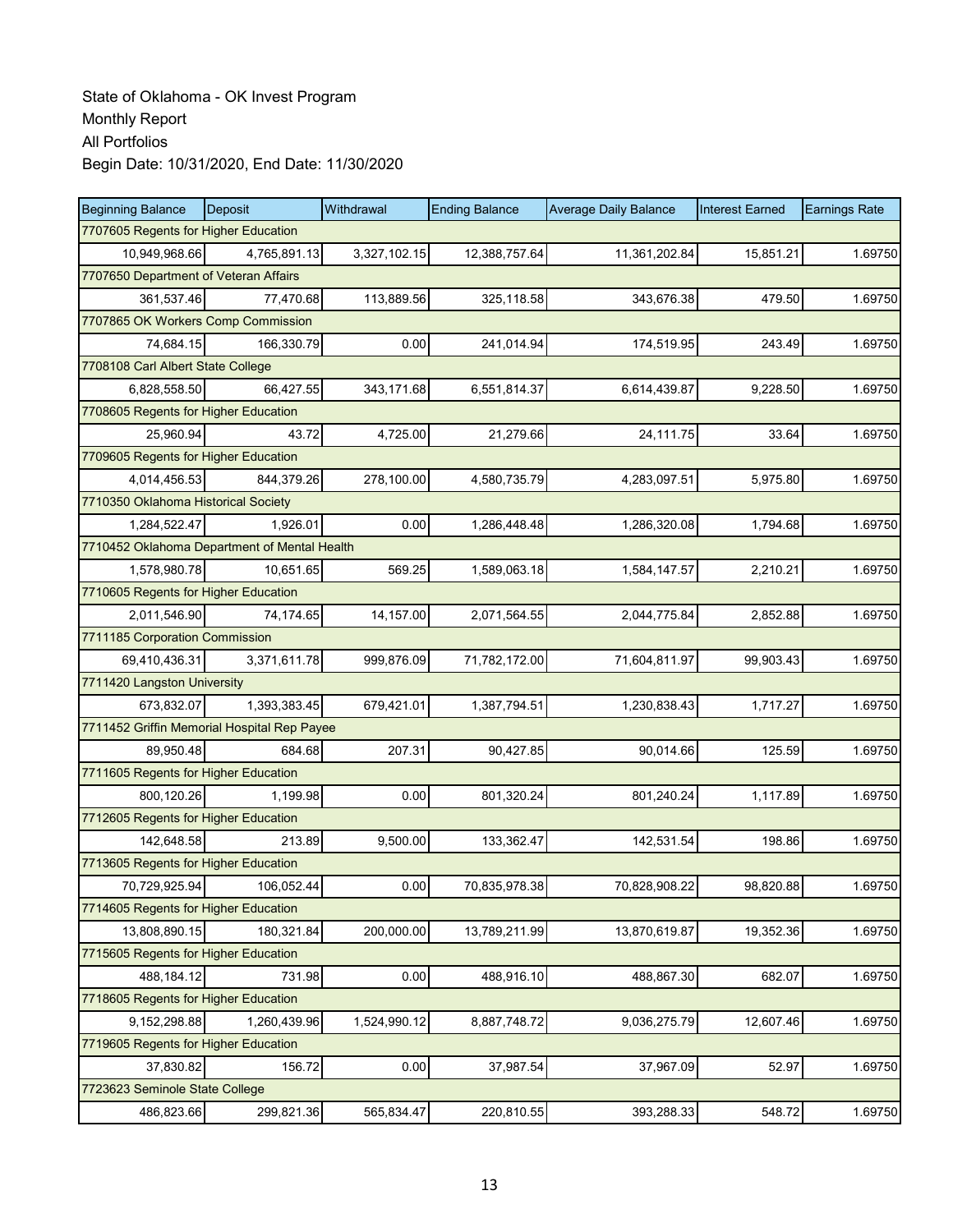| <b>Beginning Balance</b>              | <b>Deposit</b>                                 | Withdrawal   | <b>Ending Balance</b> | <b>Average Daily Balance</b> | <b>Interest Earned</b> | <b>Earnings Rate</b> |  |  |  |
|---------------------------------------|------------------------------------------------|--------------|-----------------------|------------------------------|------------------------|----------------------|--|--|--|
| 7725100 Cameron University            |                                                |              |                       |                              |                        |                      |  |  |  |
| 2,976,638.92                          | 631,944.28                                     | 629,107.72   | 2,979,475.48          | 3,245,455.32                 | 4,528.08               | 1.69750              |  |  |  |
| 7730230 East Central University       |                                                |              |                       |                              |                        |                      |  |  |  |
| 10,935,882.97                         | 77,947.37                                      | 1,891,454.11 | 9,122,376.23          | 9,901,563.30                 | 13,814.72              | 1.69750              |  |  |  |
|                                       | 7730830 Department of Human Services           |              |                       |                              |                        |                      |  |  |  |
| 284,019.29                            | 5,296.55                                       | 11,167.00    | 278,148.84            | 279,332.65                   | 389.73                 | 1.69750              |  |  |  |
| 7740605 Regents for Higher Education  |                                                |              |                       |                              |                        |                      |  |  |  |
| 15,497,403.67                         | 5,145,189.36                                   | 5,905,978.24 | 14,736,614.79         | 14,384,900.71                | 20,069.89              | 1.69750              |  |  |  |
| 7741241 Redlands Community College    |                                                |              |                       |                              |                        |                      |  |  |  |
| 1,689,811.02                          | 94,338.09                                      | 114,184.49   | 1,669,964.62          | 1,663,047.05                 | 2,320.29               | 1.69750              |  |  |  |
| 7745605 Regents for Higher Education  |                                                |              |                       |                              |                        |                      |  |  |  |
| 873,624.99                            | 252,493.67                                     | 173,000.00   | 953,118.66            | 1,019,852.84                 | 1,422.90               | 1.69750              |  |  |  |
| 7747470 Murray State College          |                                                |              |                       |                              |                        |                      |  |  |  |
| 4,236,618.37                          | 1,868,568.39                                   | 1,343,819.61 | 4,761,367.15          | 4,498,959.25                 | 6,276.97               | 1.69750              |  |  |  |
| 7750350 Oklahoma Historical Society   |                                                |              |                       |                              |                        |                      |  |  |  |
| 939,552.40                            | 1,424.37                                       | 5,837.24     | 935,139.53            | 936,468.44                   | 1,306.57               | 1.69750              |  |  |  |
| 7750531 Rose State College            |                                                |              |                       |                              |                        |                      |  |  |  |
| 13,714,078.18                         | 578,976.40                                     | 519,843.00   | 13,773,211.58         | 13,877,790.71                | 19,362.37              | 1.69750              |  |  |  |
| 7751485 Northeastern State University |                                                |              |                       |                              |                        |                      |  |  |  |
| 18,103,509.89                         | 2,838,185.42                                   | 1,834,304.61 | 19,107,390.70         | 18,166,359.67                | 25,345.80              | 1.69750              |  |  |  |
| 7752485 Northeastern State University |                                                |              |                       |                              |                        |                      |  |  |  |
| 3,074,456.04                          | 4,609.82                                       | 0.00         | 3,079,065.86          | 3,078,758.54                 | 4,295.50               | 1.69750              |  |  |  |
|                                       | 7765665 Southwestern Oklahoma State University |              |                       |                              |                        |                      |  |  |  |
| 4,494,951.89                          | 6,028.29                                       | 1,044,477.64 | 3,456,502.54          | 3,928,338.65                 | 5,480.84               | 1.69750              |  |  |  |
|                                       | 7790041 Western Oklahoma State University      |              |                       |                              |                        |                      |  |  |  |
| 0.00                                  | 7,079.58                                       | 7,079.58     | 0.00                  | 236.84                       | 0.33                   | 1.69750              |  |  |  |
| 7790230 East Central University       |                                                |              |                       |                              |                        |                      |  |  |  |
| 0.00                                  | 0.92                                           | 0.00         | 0.92                  | 0.86                         | 0.00                   | 1.69750              |  |  |  |
| 7790241 Redlands Community College    |                                                |              |                       |                              |                        |                      |  |  |  |
| 40,244.94                             | 0.00                                           | 40,244.94    | 0.00                  | 5,738.62                     | 8.01                   | 1.69750              |  |  |  |
| 7790470 Murray State College          |                                                |              |                       |                              |                        |                      |  |  |  |
| 1,900.88                              | 26.97                                          | 0.00         | 1,927.85              | 1,926.05                     | 2.69                   | 1.69750              |  |  |  |
| 7790485 Northeastern State University |                                                |              |                       |                              |                        |                      |  |  |  |
| 558,766.48                            | 1,543.74                                       | 415,549.40   | 144,760.82            | 354,066.29                   | 494.00                 | 1.69750              |  |  |  |
| 7790490 Northern Oklahoma College     |                                                |              |                       |                              |                        |                      |  |  |  |
| 771,230.92                            | 1,251.11                                       | 190,451.85   | 582,030.18            | 694,485.46                   | 968.95                 | 1.69750              |  |  |  |
| 7790660 Southeastern State University |                                                |              |                       |                              |                        |                      |  |  |  |
| 11,404.19                             | 12.43                                          | 0.00         | 11,416.62             | 11,415.79                    | 15.93                  | 1.69750              |  |  |  |
|                                       | 7790665 Southwestern Oklahoma State University |              |                       |                              |                        |                      |  |  |  |
| 65,384.39                             | 343.72                                         | 65,728.11    | 0.00                  | 2,362.80                     | 3.30                   | 1.69750              |  |  |  |